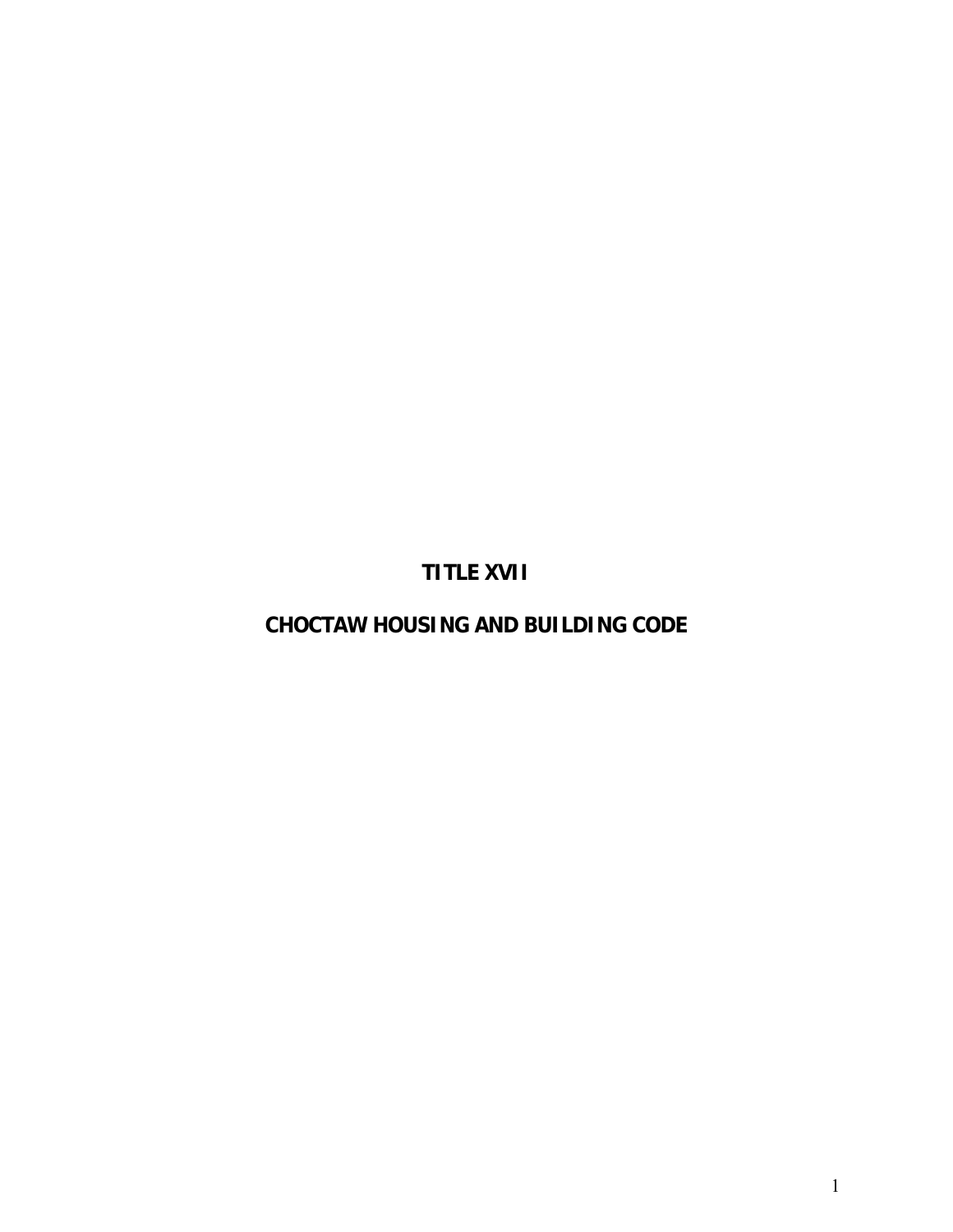## **CHAPTER 1.**

| $§17-1-1$         |                                                                            |    |
|-------------------|----------------------------------------------------------------------------|----|
| $§17-1-2$         |                                                                            |    |
| $§17-1-3$         |                                                                            |    |
| $§17-1-4$         |                                                                            |    |
| <b>CHAPTER 2.</b> |                                                                            |    |
|                   |                                                                            |    |
| $§17-2-1$         |                                                                            |    |
| $§17 - 2 - 2$     |                                                                            |    |
| $§17-2-3$         |                                                                            |    |
| $§17-2-4$         |                                                                            |    |
| $§17-2-5$         |                                                                            |    |
| $§17-2-6$         |                                                                            |    |
| $§17 - 2 - 7$     |                                                                            |    |
| $§17 - 2 - 8$     |                                                                            |    |
| $§17-2-9$         |                                                                            |    |
| <b>CHAPTER 3.</b> |                                                                            |    |
|                   |                                                                            |    |
| $§17-3-1$         |                                                                            |    |
| $§17-3-2$         |                                                                            |    |
| $§17-3-3$         |                                                                            |    |
| $§17-3-4$         |                                                                            |    |
| $§17-3-5$         |                                                                            |    |
| $§17-3-6$         |                                                                            |    |
| $§17-3-7$         |                                                                            |    |
| $§17-3-8$         |                                                                            |    |
| $§17-3-9$         |                                                                            |    |
| $$17-3-10$        |                                                                            |    |
| $§17-3-11$        |                                                                            |    |
| $§17-3-12$        |                                                                            |    |
| $§17-3-13$        |                                                                            |    |
| $§17-3-14$        |                                                                            |    |
| $§17-3-15$        |                                                                            |    |
| $$17-3-16$        |                                                                            |    |
| $§17-3-17$        |                                                                            |    |
| $§17-3-18$        |                                                                            |    |
| <b>CHAPTER 4.</b> |                                                                            |    |
|                   |                                                                            | 29 |
| $§17-4-1$         |                                                                            |    |
| $§17-4-2$         |                                                                            |    |
| $§17-4-3$         |                                                                            |    |
| $§17-4-4$         |                                                                            |    |
| $§17-4-5$         |                                                                            |    |
| $§17-4-6$         |                                                                            |    |
| $§17-4-7$         |                                                                            |    |
| $§17-4-8$         |                                                                            |    |
| $§17-4-9$         | Requirement that Contractor Be Licensed When Valuation Exceeds \$50,000 32 |    |
| $§17-4-10$        |                                                                            |    |
| $§17-4-11$        |                                                                            |    |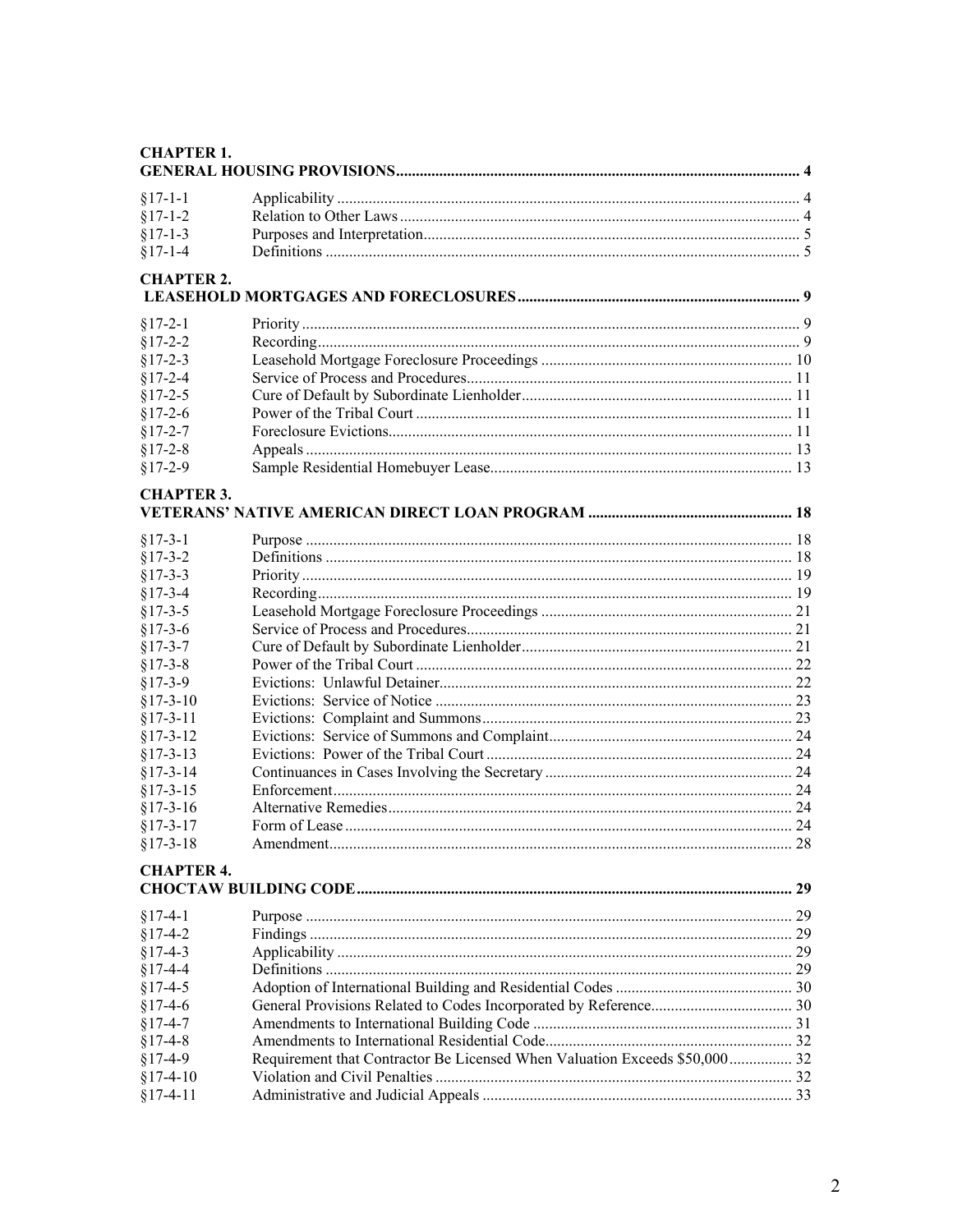| $§17-4-12$ |  |
|------------|--|
| $$17-4-13$ |  |
| $§17-4-14$ |  |
| $§17-4-15$ |  |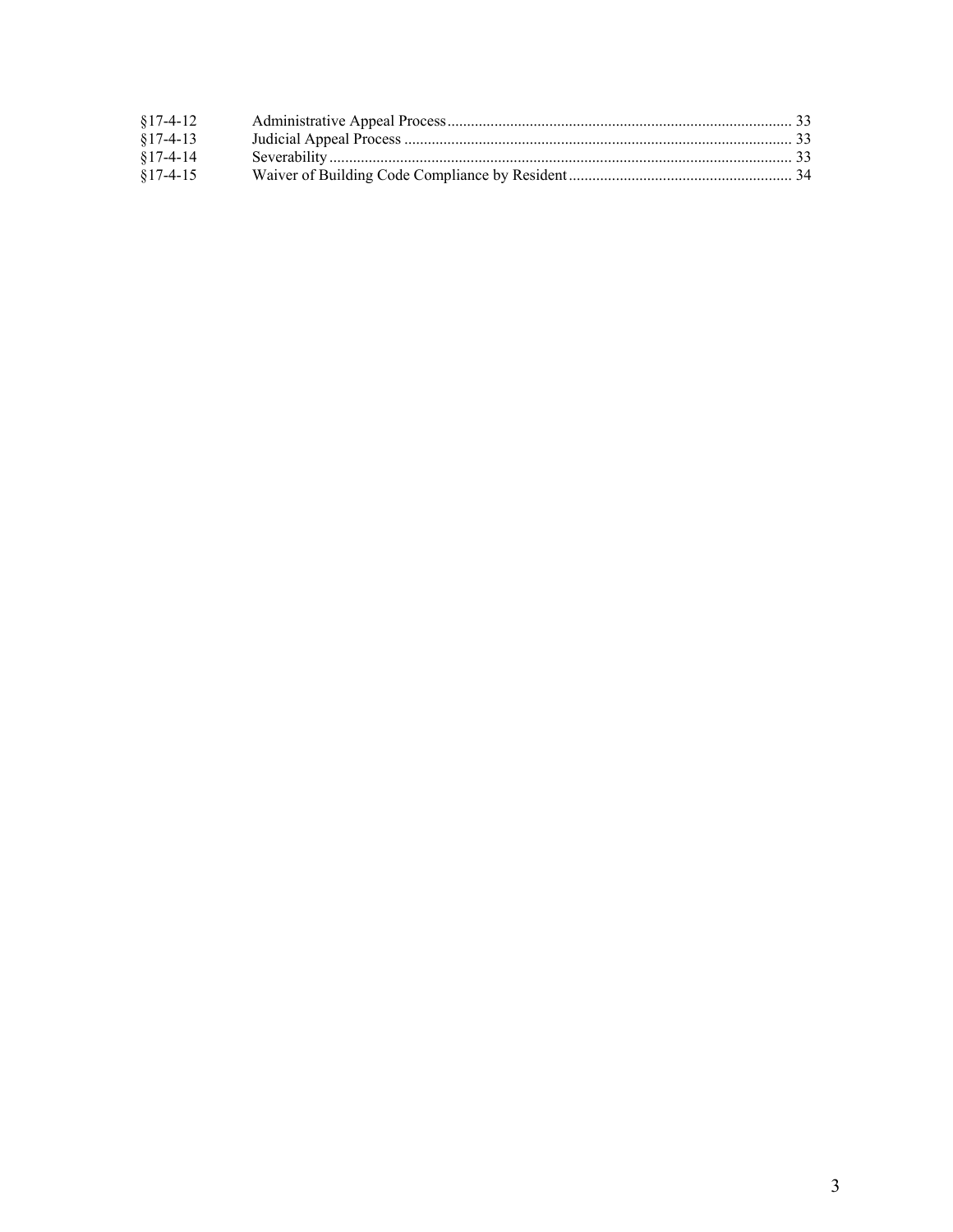# **CHAPTER 1. GENERAL HOUSING PROVISIONS**

# **§17‐1‐1 Applicability**

This title shall apply to any and all arrangements, formal or informal, written or agreed to orally or by the practice of the parties, in selling, buying, renting, leasing, occupying, or using any and all housing, dwellings or accommodations for human occupation and residence.

- (1) Jurisdiction is extended over all buildings and lands intended for human dwelling occupation or residence which may lie within:
	- (a) the exterior boundaries of the Choctaw Indian Reservation;
	- (b) lands owned by, held in trust for, leased or used by the Tribe, its Housing Authority or any other entity of the Tribe; or
	- (c) the Indian Country of the Tribe, as may be defined from time to time by the laws of the Tribe or the United States.
- (2) Jurisdiction is extended over all person or entities within the jurisdiction of the Tribe who sell, rent, lease or allow persons to occupy housing, dwellings or accommodations for the purpose of human dwelling occupation or residence, and all persons who buy, rent, lease or occupy such structures. Such personal jurisdiction is extended over all persons and entities, whether or not they are members of the Tribe, whether they are Indian or non-Indian and whether they have a place of business within the Choctaw Indian Reservation. Any act within the Reservation dealing with the subject matter of this title shall be subject to the jurisdiction of the Tribe.
- (3) Jurisdiction over all matters arising within the jurisdiction of the Tribe with respect to the subjects of this title and jurisdiction with respect to any person or entity acting or causing actions which are within this title shall be exercised by the Tribal Court of the Mississippi Band of Choctaw Indians.

# **§17‐1‐2 Relation to Other Laws**

- (1) Statutes, Regulations and Agreements with the United States: This title shall not be interpreted in such a way as to conflict with statutes, regulations or other laws of the United States, or agreements with the United States, which are specifically applicable to the subjects of this title. Where a conflict may appear between this title, any such provision, such statute, regulation or agreement of the United States shall govern if it has specific application and if it is clearly in conflict with the provisions of this title.
- (2) State Statutes and Laws: To the extent to which the laws of the State of Mississippi may have been made applicable to the Choctaw Indian Reservation, if there is a conflict between such laws and the provisions of this title, this title shall govern and shall preempt the application of such laws. To the extent that the laws of the State of Mississippi or those of any other state may be applicable to the subject matter of this title, such laws shall be read to be advisory and not directly binding, but shall not govern the relations of the parties.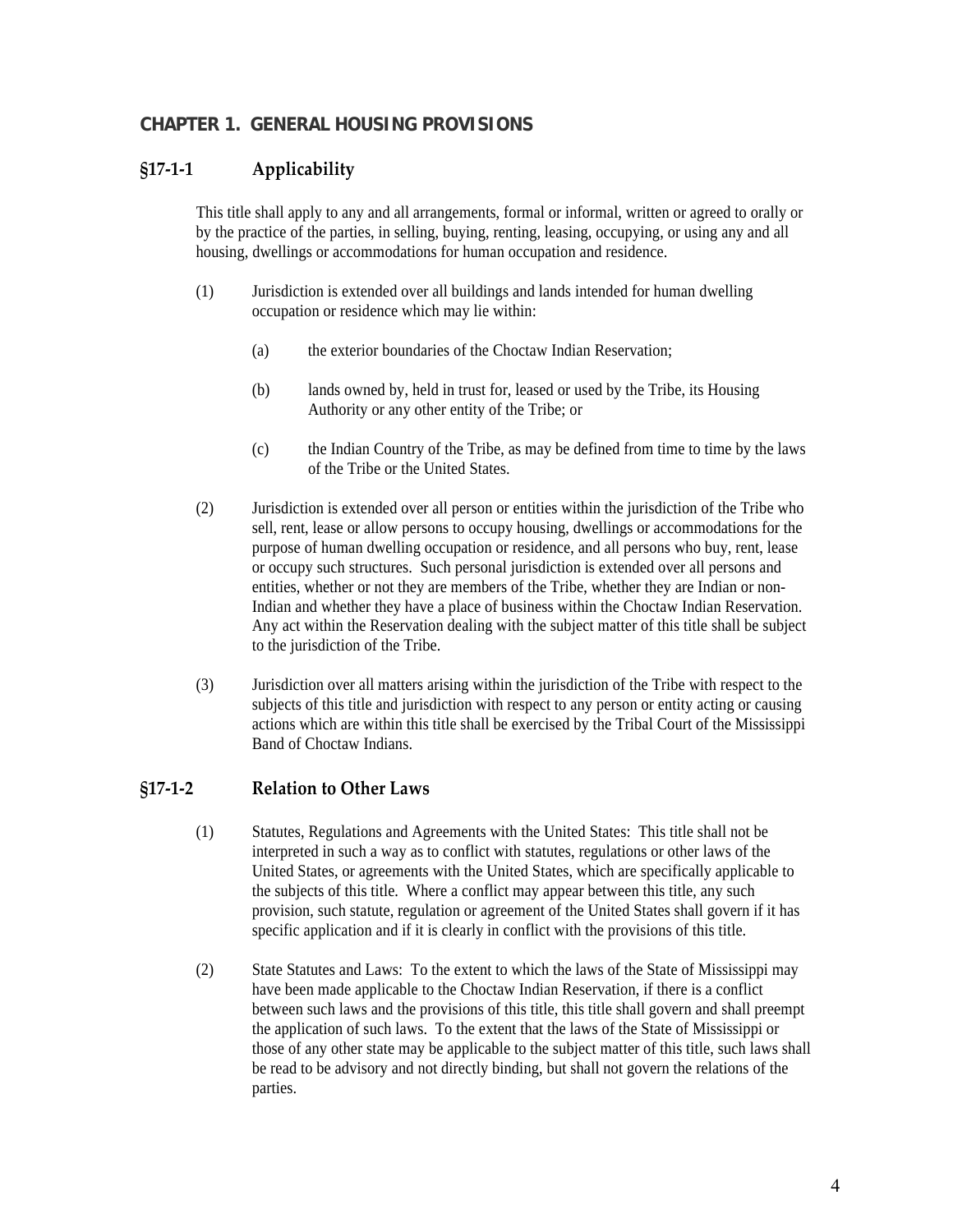- (3) Other Tribal Laws: To the extent that this title may conflict with Tribal laws or ordinances which have been enacted to comply with statutes or regulations of any agency of the United States, such Tribal laws or ordinances will govern over the provisions of this title.
- (4) Other Principles of Law: Unless affected or displaced by this title, principles of law and equity in the unwritten common law of the Tribe are applicable, and the general principles of law of the State of Mississippi or any other state may be used to supplement and interpret this title.

# **§17‐1‐3 Purposes and Interpretation**

This title shall be liberally construed and applied to carry out its purposes and intent, and it shall:

- (1) simplify, clarify, modernize and revise the law governing the occupation of dwelling units and accommodations, as well as the rights, obligations and remedies of the owners, sellers, lessors, landlords, lessees, tenants and occupiers of such structures;
- (2) preserve the peace, harmony and safety of the people of the Tribe and those permitted to enter or reside on the Choctaw Indian Reservation; and
- (3) avail the Mississippi Band of Choctaw Indians, Tribal entities and Tribal members of financing for the construction and/or purchase of family residences on trust land within the jurisdiction of the Mississippi Band of Choctaw Indians by prescribing procedures for the recording, priority and foreclosure of leasehold mortgages given to secure loans made by any federal agency.

The following arrangements are not governed by this title:

- (a) residence at an institution, public or private, if incidental to detention or the provision of medical, geriatric, educational, counseling, religious, or similar service; or
- (b) transient occupancy in a hotel, motel,or other commercial lodging.

# **§17‐1‐4 Definitions**

As used in this title, the following words will have the meanings given them in this section:

- (1) "Action, suit or lawsuit, claim, complaint or defense" means and shall include any dispute between persons or entities which relates to the sale, rental, use or occupancy of any housing, dwelling or accommodation for human occupancy, including claims for the payment of monies for such housing, dwellings or accommodations, damages to such units, condition of such units or the relationships between owners and occupiers of such units, including the right to occupy them.
- (2) "Building or housing code" means any law, ordinance or governmental regulation of the Tribe or an agency of the United States which deals with fitness of habitation, health conditions or the safety, construction, maintenance, operation, occupancy, use or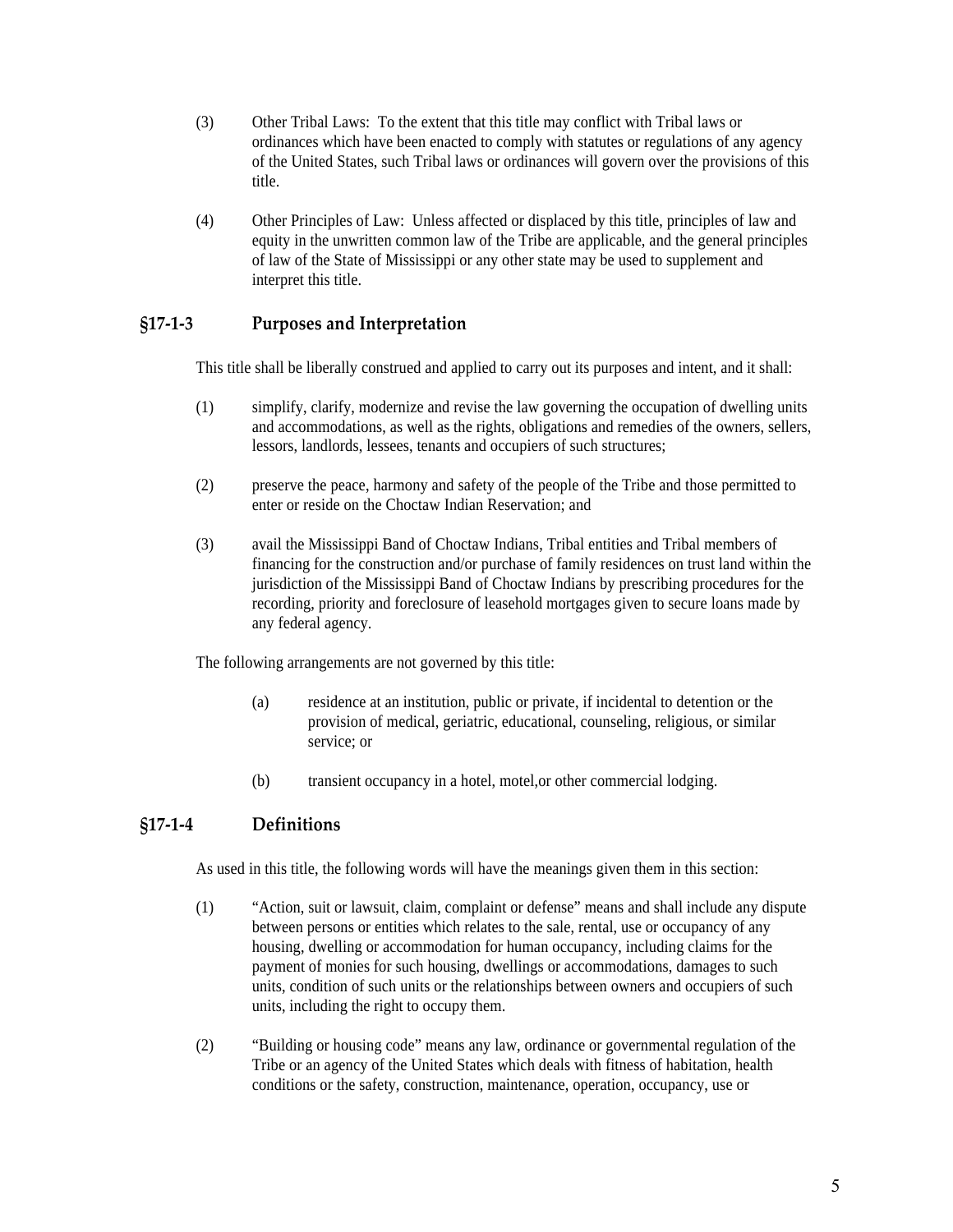appearance of any dwelling unit. Where appropriate to the situation, standard or recognized building standards or codes may be applied as building or housing codes.

- (3) "Dwelling or dwelling unit" means a structure that is used as a home, residence or sleeping place by any person who maintains a household and is not, for purposes of this title, any public transient accommodation, such as a hotel room.
- (4) "Indian" means any person recognized as being an Indian or Alaska Native by any federally-recognized Tribe or by the government of the United States because of his status as an Indian.
- (5) "Indian Country," the "territorial jurisdiction," or the "jurisdiction" of the Tribe means and shall include all lands owned by, held in trust for, leased, occupied or otherwise controlled by the Mississippi Band of Choctaw Indians, as well as any such ownership or used by an entity of the Tribe and those terms shall include any and all areas which may constitute the "Indian Country" of the Tribe under applicable provisions of its laws or the laws of the United States.
- (6) "Housing Authority" means the Choctaw Housing Authority, established by revised Tribal Ordinance No. 1 for the purpose of constructing and maintaining dwellings for public use within the territorial jurisdiction of the Tribe.
- (7) "Lease" means the lease of trust property, subject to Chapter 3 of this title, for which a qualified Leasehold Mortgage, as defined in this document, has at the same time been given.
- (8) "Leasehold Mortgage" means the mortgage of a lease of trust property given to secure a loan made under the auspices of any federal agency homebuyer program except for purchase arrangements under the Mutual Help Home Ownership program administered by the Housing Authority.
- (9) "Leasehold Mortgage Foreclosure Proceeding" is a proceeding in the Tribal Court:
	- (a) to foreclose the interest of the Mortgagor(s), and each person or entity claiming through the Mortgagor(s), in a lease for which a mortgage has been given under the home purchase program of any federal agency; and
	- (b) to assign such lease to the Secretary or the Secretary's assignee.
- (10) "Lessor" means the beneficial or equitable owner of trust or otherwise restricted property under a lease for which a mortgage, as defined in this document, has been given, or the heir(s), successor(s), executor(s), administrator(s), or assign(s) of the Tribe or such Indian(s).
- (11) "Lessee" means the homebuyer under any federal mortgage program (but not the Mutual Help Program, under which the homebuyer is considered a tenant). The Lessee may, for purposes of federal agency home mortgage programs, be the Housing Authority.
- (12) "Mortgage" means a first lien as is commonly given to secure advances on, or the unpaid purchase price of real estate and may refer both to a security instrument creating a lien,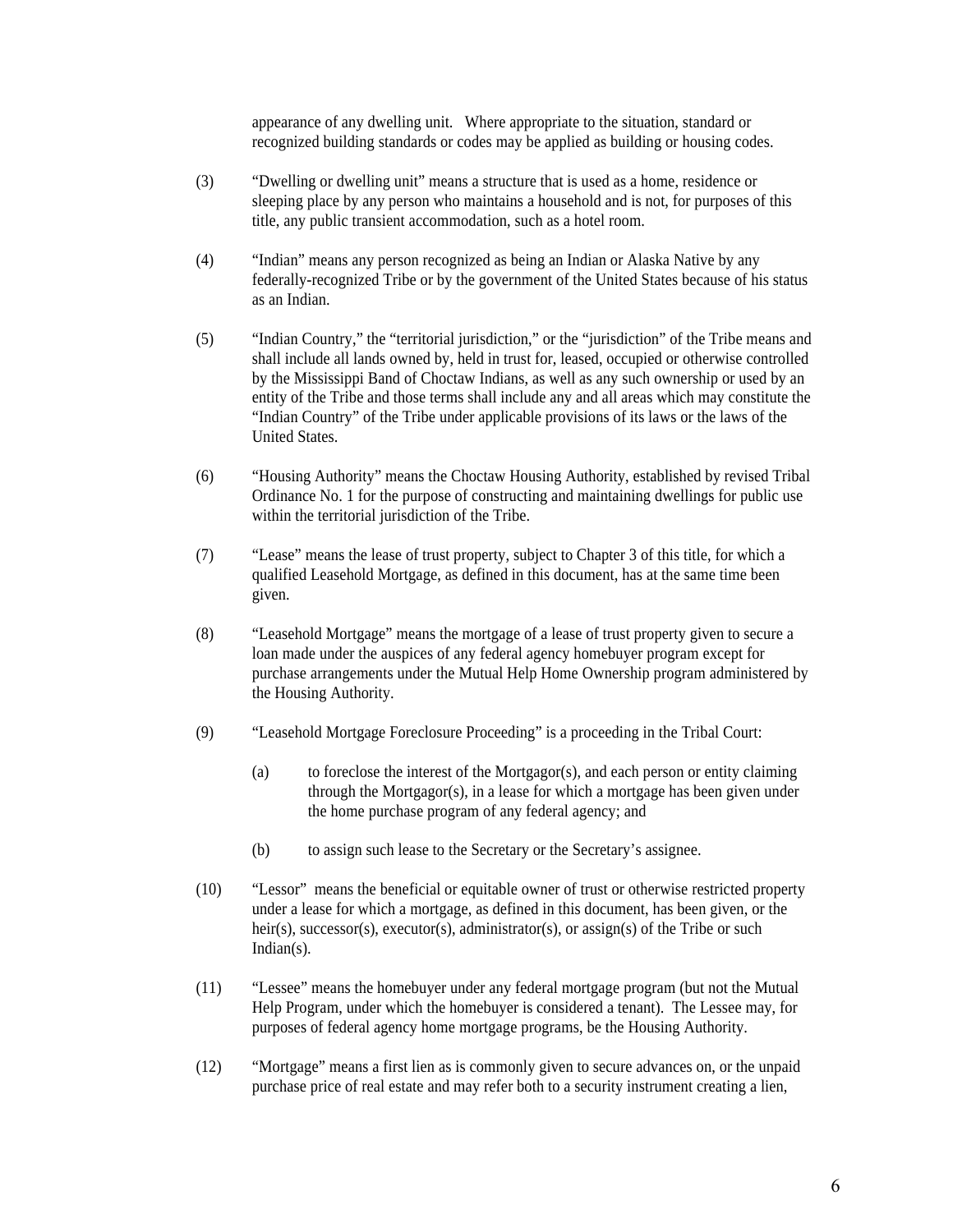whether called a Mortgage, deed of trust, security deed or other term, as well as the credit instrument or note, secured thereby.

- (13) "Mortgagee" means the mortgagee (usually, a commercial bank) under any leasehold mortgage as defined in this document or the successor(s) in interest of any such mortgagee, including the Secretary, as defined in this document or the Secretary's assignee under any such mortgage.
- (14) "Nuisance" means the maintenance or allowance on real property of a condition which:
	- (a) unreasonably threatens the health or safety of the public or neighboring land users; or
	- (b) unreasonably and substantially interferes with the ability of neighboring property users to enjoy the reasonable use and occupancy of their property.
- (15) "Owner" means any person or entity jointly or individually having legal title to all or part of land or a dwelling, including the legal right to own, manage, use or control a dwelling unit under a mortgage, long-term lease or any other security arrangement.
- (16) "Person" means and includes an individual or organization, and where the meaning of a portion of this title requires, it means a public agency, corporation, partnership or any other entity recognized by the Tribe.
- (17) "Secretary" means the Secretary of the United States Department of Housing and Urban Development, an officer of the United States; but specifically does not include the Secretary of the Department of Veterans Affairs (with respect to Veteran's Housing Program), or the Secretary of Agriculture (with respect to programs of the Farmers' Home Administration.)72
- (18) "Subordinate Lienholder" means the holder of any lien, including a subsequent mortgage, perfected subsequent to the recording of a leasehold mortgage under this document (except the Tribe with respect to a claim for a Tribal leasehold tax).
- (19) "Tribal Court" means the court as established by the laws of this Tribe or such body as may now or hereafter be authorized by the laws of the Tribe to exercise the powers and functions of a court of law.
- (20) "Tribal Recording Clerk" means the director of the Tribal Real Estate Program or such other person designated by the Chief to perform the recording functions required by this document or any deputy or designee of such person.
- (21) "Tribe" means the Mississippi Band of Choctaw Indians.
- (22) "Unlawful Detainer Action" means a suit brought before the Tribal Court to terminate a lessee's interest in real property and/or to evict any person from occupancy of real property under a leasehold mortgage.
- (23) "Waste" means spoiling or destruction by a lessee of land, buildings, gardens, trees or other improvements which result in substantial injury to the lessor's interest in the property.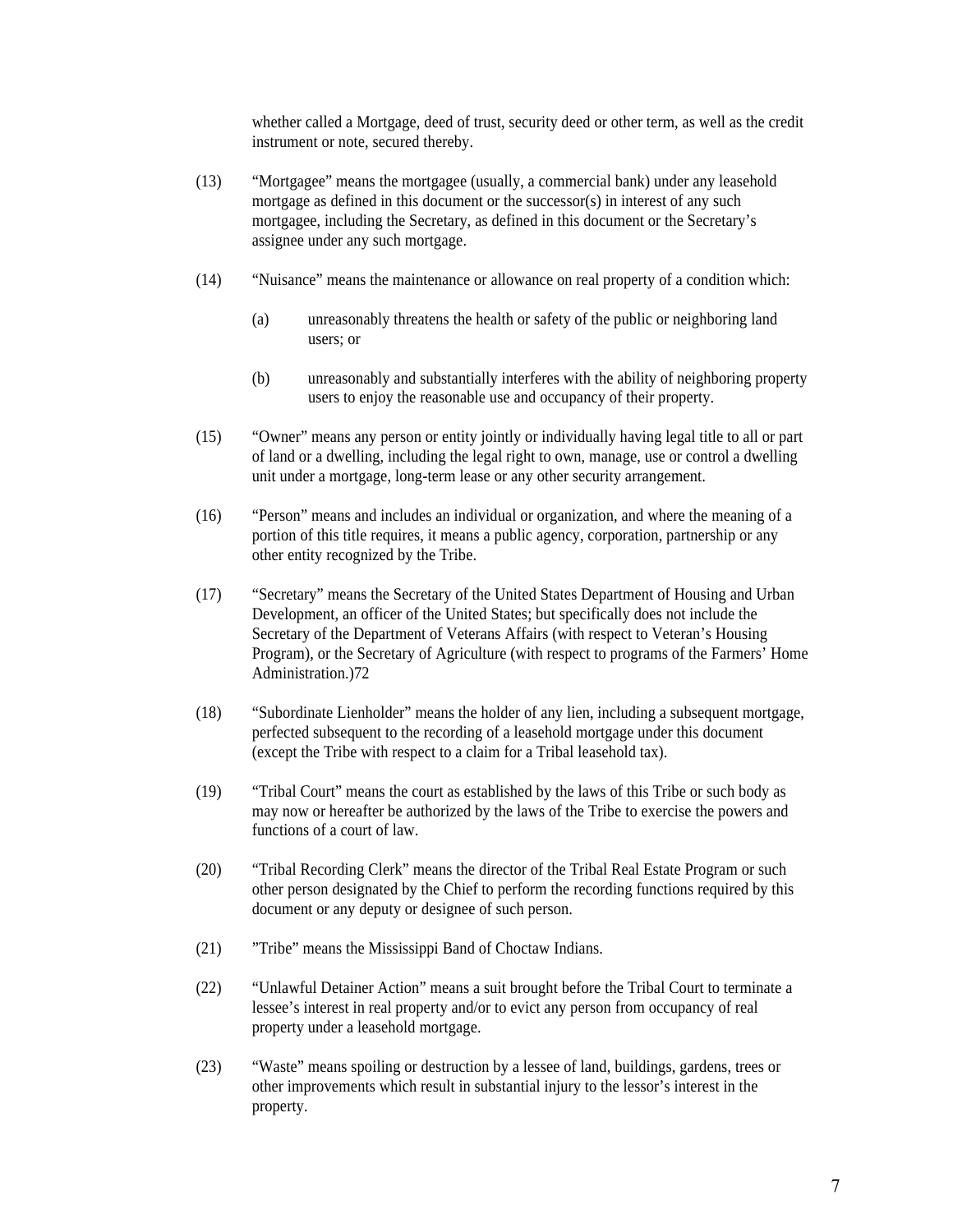- (24) "Writ of Restitution" means an order of the Tribal Court:
	- (a) restoring an owner, lessor or the Secretary to possession of real property, and
	- (b) evicting a lessee or other occupant therefrom.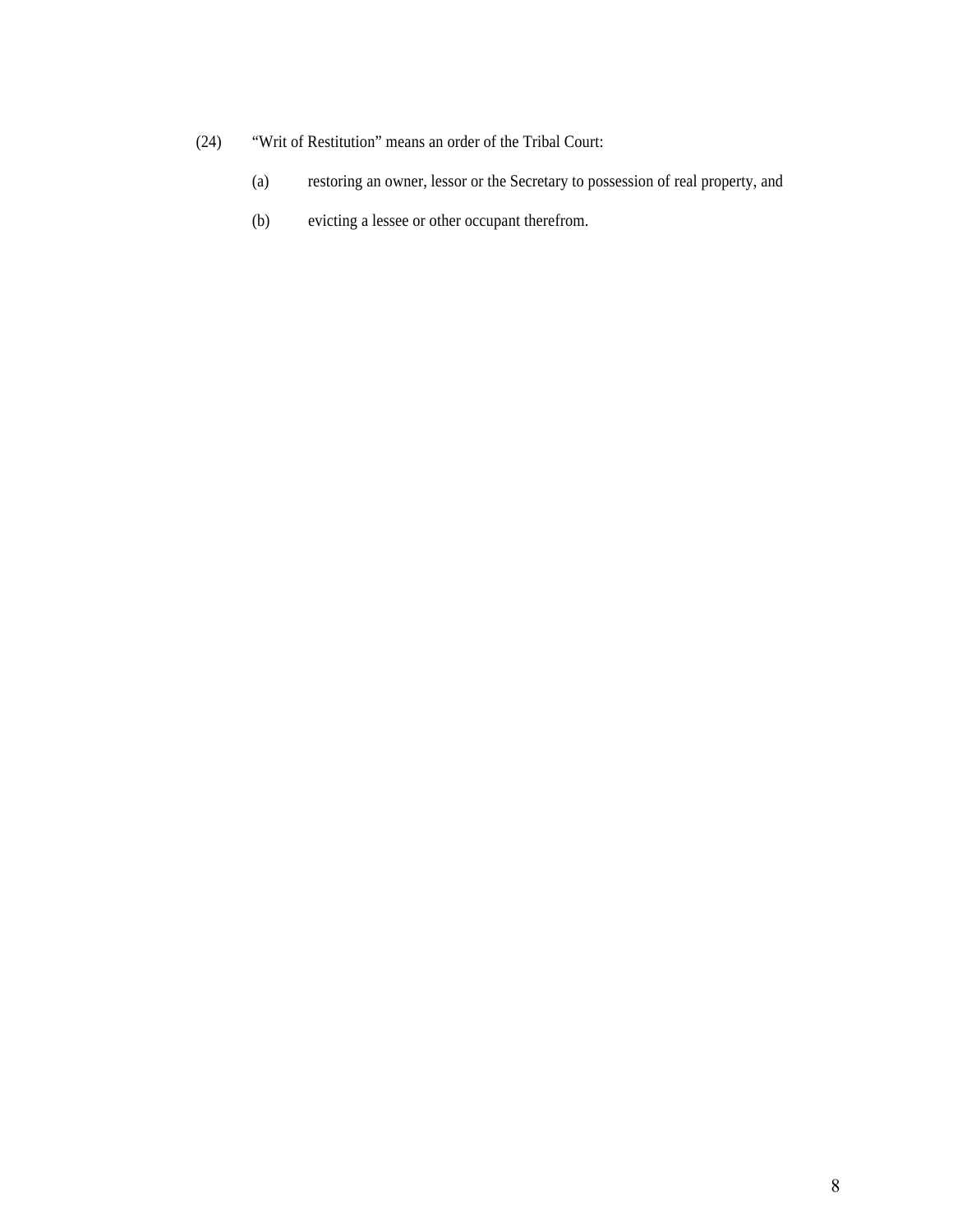# **CHAPTER 2. LEASEHOLD MORTGAGES AND FORECLOSURES**

## **§17‐2‐1 Priority**

A Leasehold Mortgage recorded in accordance with the recording procedures set forth in this chapter, and including loans guaranteed or held by the Secretary, shall have priority over any lien not perfected at the time of such recording and any subsequent lien or claim except a lien or claim arising from a Tribal leasehold tax assessed after the recording of the mortgage. Nothing in this document shall prevent any person or entity from recording a Leasehold Mortgage in accordance with state law or from filing a Leasehold Mortgage with the Bureau of Indian Affairs.

# **§17‐2‐2 Recording**

- (1) The Tribal Recording Clerk shall maintain in the Tribal Real Estate Program a system for the recording of Leasehold Mortgages and such other documents as the Tribe may designate by laws or resolution.
- (2) The Tribal Recording Clerk shall endorse upon any Leasehold Mortgage or other document received for recording:
	- (a) the date and time of receipt of the Leasehold Mortgage or other document;
	- (b) the filing number, to be assigned by the Tribal Recording Clerk, which shall be a unique number for each Leasehold Mortgage or other document received; and
	- (c) the name of the Tribal Recording Clerk or designee receiving the Leasehold Mortgage or document.

Upon completion of the above-cited endorsements, the Tribal Recording Clerk shall make a true and correct copy of the Leasehold Mortgage or other document and shall certify the copy as follows:

Mississippi Band of Choctaw Indians)

)ss

Choctaw Indian Reservation )

I certify that this is a true and correct copy of a document received for recording this date.

Given under my hand and seal this day of  $\qquad \qquad$ .

 $(SEAL)$ 

(Signature)

\_\_\_\_\_\_\_\_\_\_\_\_\_\_\_\_\_\_\_\_\_\_\_\_\_\_\_

(Date)

The Tribal Recording Clerk shall maintain the copy in the records of the recording system, and shall return the original of the Leasehold Mortgage or other document to the person or entity that presented the same for recording.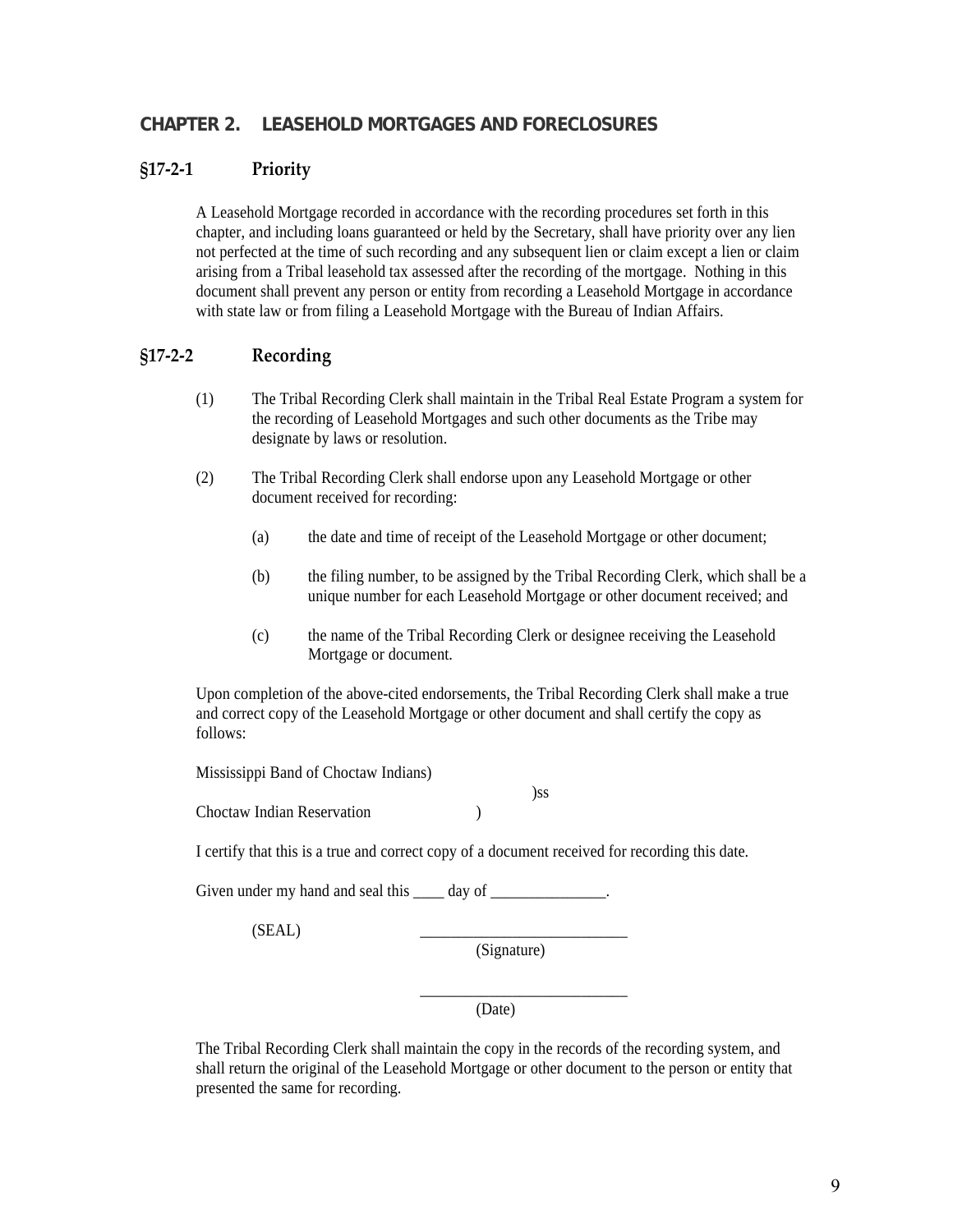- (3) The Tribal Recording Clerk shall also maintain a log of each Leasehold Mortgage or other document recorded in which there shall be entered:
	- (a) the name(s) of the Mortgagor(s) of each Leasehold Mortgage, identified as such;
	- (b) the name(s) of the Mortgagee(s) of each Leasehold Mortgage, identified as such;
	- (c) the name(s) of the grantor(s), grantee(s), or other designation of each party named in any other documents filed or recorded;
	- (d) the date and time of the receipt;
	- (e) the filing number assigned by the Tribal Recording Clerk; and
	- (f) the name of the Tribal Recording Clerk or designee receiving the Leasehold Mortgage or document.
- (4) The certified copies of the Leasehold Mortgages and other documents and the log maintained by the Tribal Recording Clerk shall be made available for public inspection and copying. Rules of copying shall be established and disseminated by the Recording Clerk.

#### **§17‐2‐3 Leasehold Mortgage Foreclosure Proceedings**

- (1) Upon the default of the Mortgagor(s) under a Leasehold Mortgage, the Secretary or the mortgagee may commence a Leasehold Mortgage foreclosure proceeding in the Tribal Court by filing papers:
	- (a) naming the Mortgagor(s) and each person or entity claiming through the Mortgagor(s) subsequent to the recording of the Leasehold Mortgage, including each Subordinate Lienholder (except the Tribe with respect to a claim for a Tribal leasehold tax), as a defendant;
	- (b) describing the property;
	- (c) stating the facts concerning the execution of the Lease and the Leasehold Mortgage, the facts concerning the recording of the Leasehold Mortgage, the facts concerning the alleged default(s) of the Mortgagor(s), and such other facts as may be necessary to constitute a cause of action;
	- (d) having appended as exhibits true and correct copies of each promissory note, Lease, Leasehold Mortgage or assignment thereof relating to the property; and
	- (e) including, if applicable, an allegation that all relevant requirements and conditions prescribed in:
		- (i) the statute authorizing the program of the appropriate federal agency;
		- (ii) the regulations promulgated there under by the Secretary; and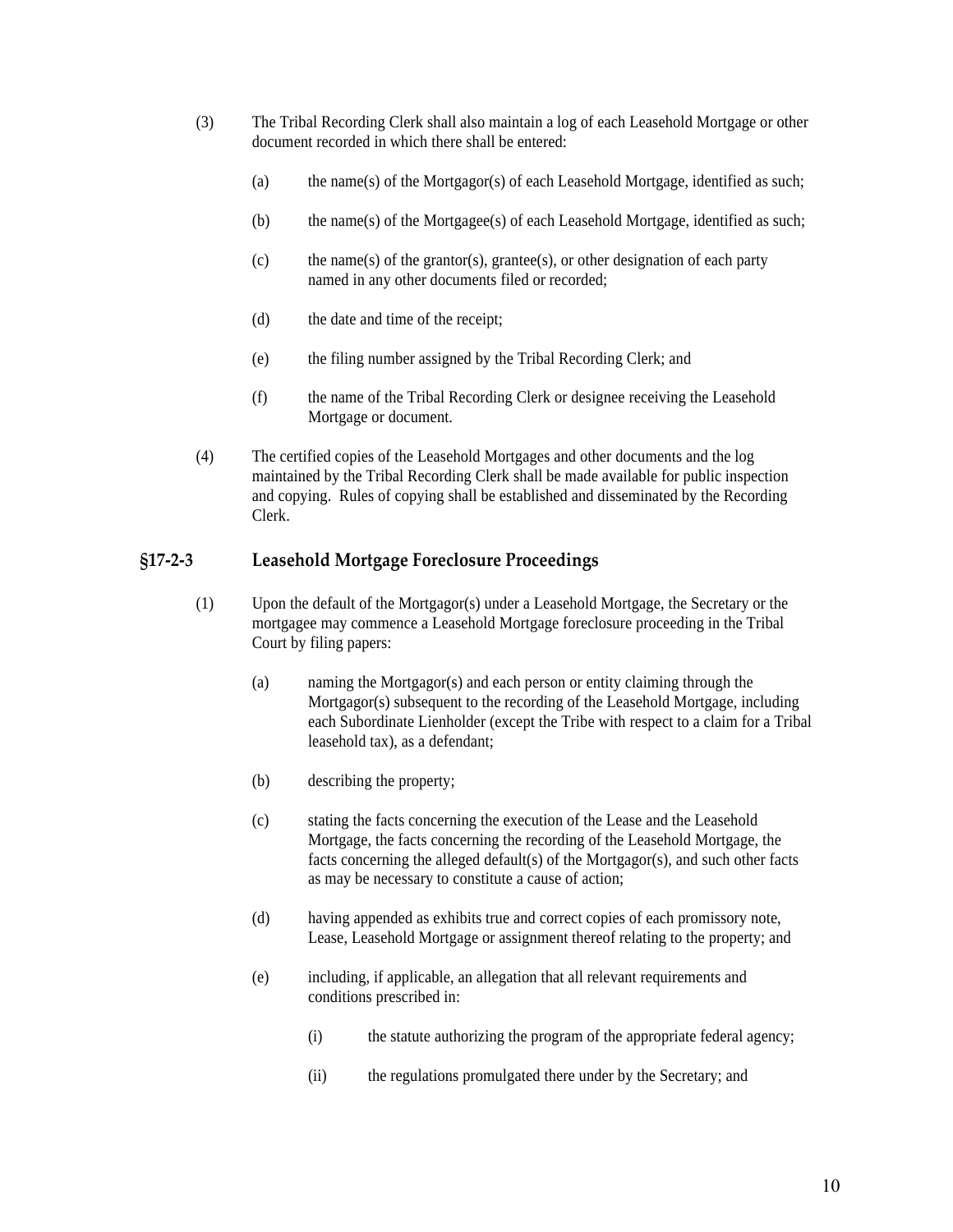- (iii) the provisions of the Lease, have been complied with by the Secretary.
- (2) A summons, issued as in other cases, requiring the Mortgagor(s) and each other defendant to appear for a trial upon the complaint on a date and time specified in the summons.

## **§17‐2‐4 Service of Process and Procedures**

Service of process shall be carried out in accordance with the procedures provided by the Tribal Court rules for service of process in civil matters.

# **§17‐2‐5 Cure of Default by Subordinate Lienholder**

Prior to the entry of a judgment of foreclosed, any Mortgagor or a Subordinate Lienholder may cure the default(s) under the Leasehold Mortgage. Any Subordinate Lienholder who has cured a default shall thereafter have included in its lien the amount of all payments made by such Subordinate Lienholder to cure the default(s), plus interest on such amounts at the rate stated in the note for the Leasehold Mortgage.

# **§17‐2‐6 Power of the Tribal Court**

If the alleged default(s) have not been cured and if the Tribal Court should find for the Mortgagee or Secretary, the Tribal Court shall enter judgment:

- (1) foreclosing the interest in the Lease of the Mortgagor(s) and each other defendant named in the complaint upon whom proper and timely service has been made, including each such Subordinate Lienholder;
- (2) assigning such Lease to the Secretary or the Secretary's assignee; and
- (3) defining the deficiency judgment, if any, in dollars.

#### **§17‐2‐7 Foreclosure Evictions**

- (1) Unlawful Detainer: A Lessee or other occupier of land shall be guilty of unlawful detainer if such person shall continue in occupancy of real property under any of the following situations:
	- (a) without the requirement of any notice:
		- (i) after the expiration of the term of the lease or other agreement;
		- (ii) if such person has entered onto or remains on the real property of another without the permission of the owner and without having any substantial claim of a lease or title of the property;
		- (iii) after the Housing Authority or other Public Housing Authority has terminated such person's tenancy pursuant to procedures providing such person a hearing before the housing authority involved; or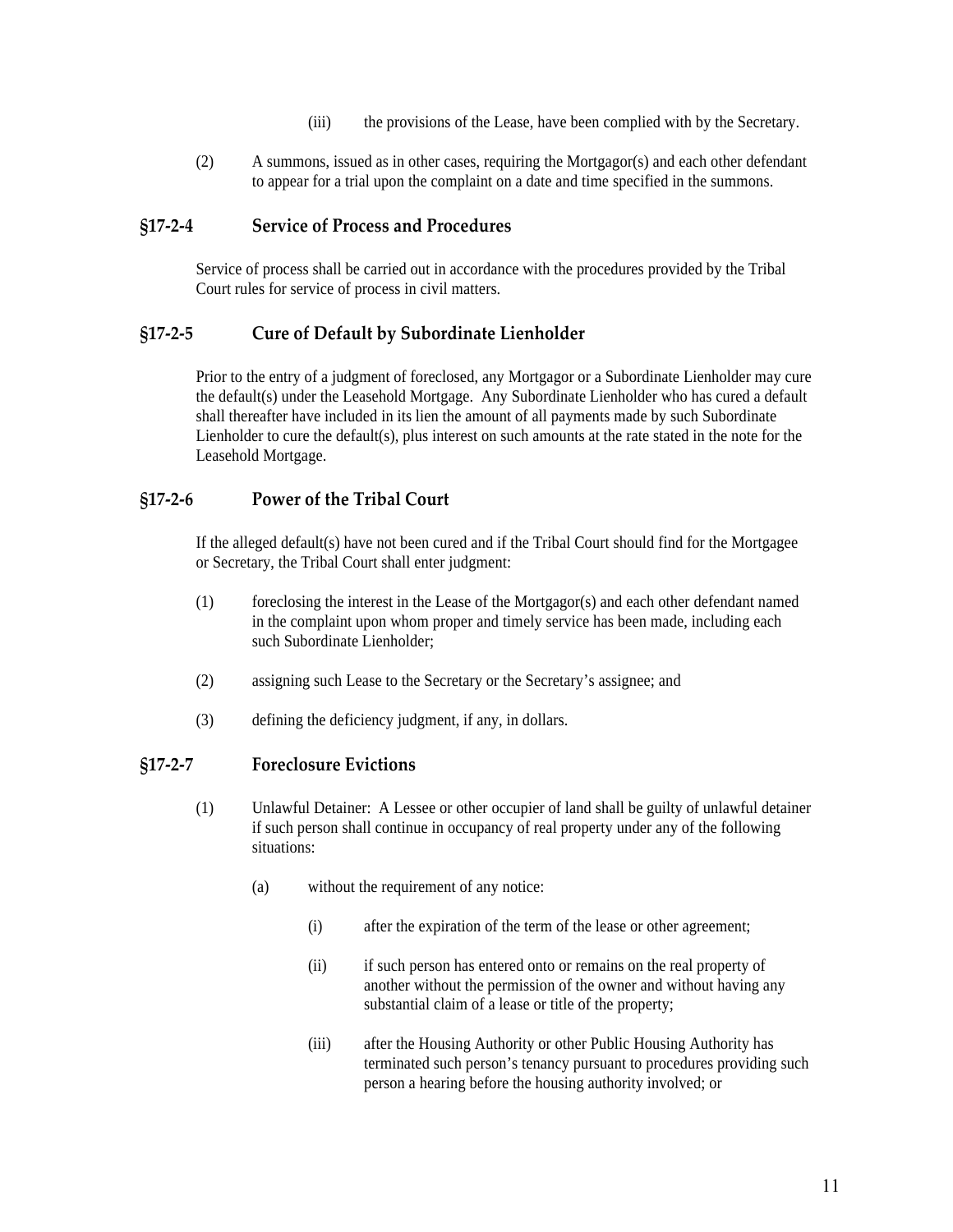- (iv) after the interest of such person in a lease has been foreclosed in a leasehold mortgage foreclosure proceeding in the Tribal Court.
- (b) After having received thirty (30) days' notice, the Lessee or occupier shall remain in possession of the property contrary to the terms of the notice as follows:
	- (i) when such person has received notice:
	- (ii) that he is in default in the mortgage payments;
	- (iii) requiring him to either pay or surrender possession of the occupied property, and such person has remained in possession after receipt of such notice without either surrendering possession of the property or paying;
	- (iv) when the lease of the property is for an indefinite time, with payments to be made monthly or by some other period, and the lessor has given notice of termination of the tenancy at least thirty (30) days prior to the end of such month or period;
	- (v) when such person shall continue to fail to keep or perform any condition or covenant of the lease or agreement under which the property is held after he has been given notice to surrender the property; or
	- (vi) when such person continues to commit or to permit waste upon or maintain a nuisance upon the occupied property after having been given notice, to either cease such waste or maintenance of nuisance or to surrender the property.
- (2) Complaint and Summons: The owner of real property, lessor or Secretary shall commence an action for unlawful detainer by filing with the court, in writing the following documents:
	- (a) a complaint; and
	- (b) a summons, issued as in other cases, requiring the defendants to appear for trial upon the complaint on a date and time specified in the summons. The trial date specified in the summons shall not be less than six (6) nor more than thirty (30) days from the date of service of the summons and complaint. The summons must notify the defendants that judgment will be taken against them in accordance with the terms of the complaint unless they file with the Court an answer and appear for trial at the time, date and place specified in the summons.
- (3) Service of Summons and Complaint: A copy of the summons and complaint shall be served upon the defendant(s) in the manner provided by the Tribal Court rules for service of process in civil matters.
- (4) Power of the Tribal Court: The Tribal Court shall enter a Writ of Restitution if: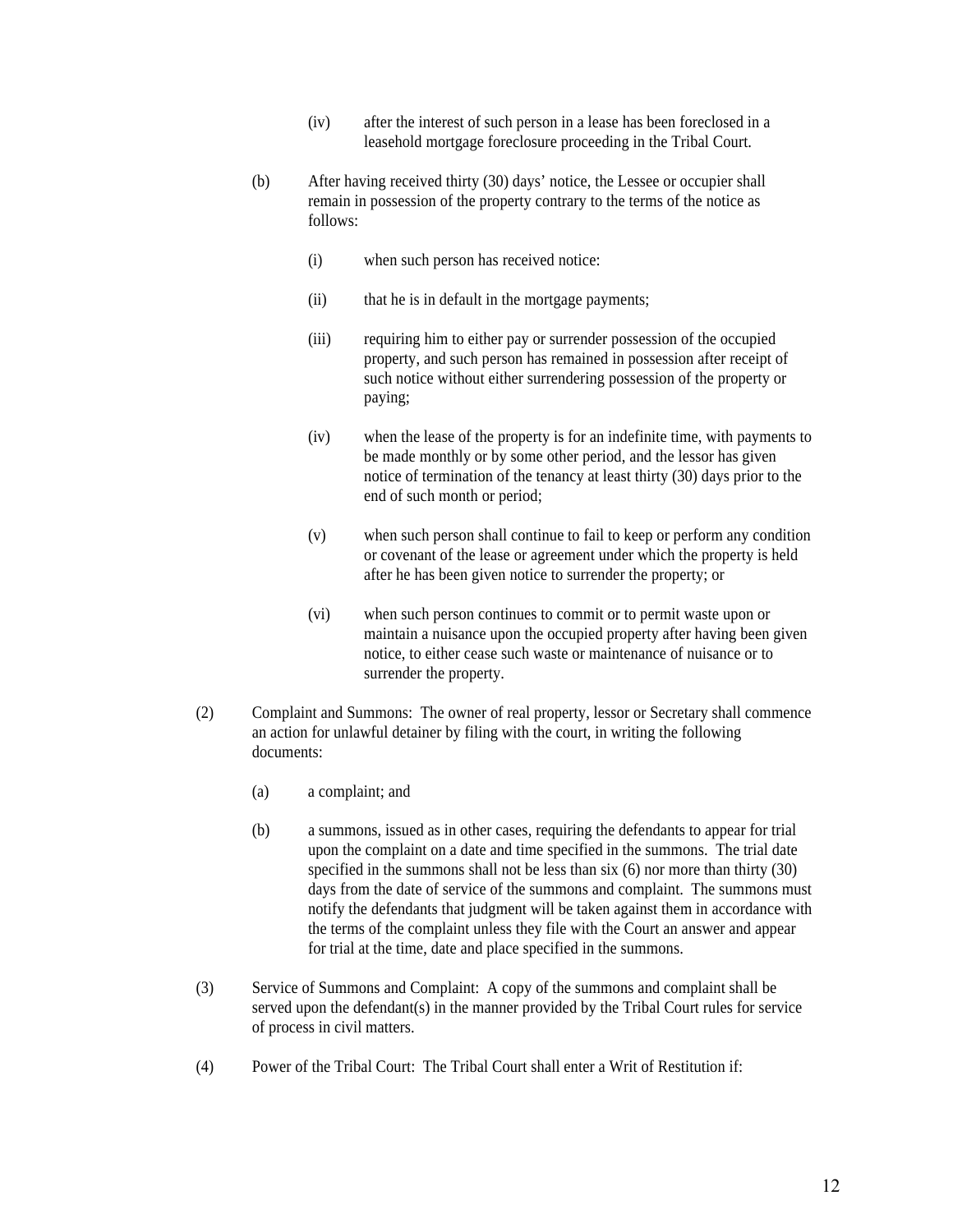- (a) notice of suit and trial is given by service of summons and complaint in accordance with the procedures provided in this document; and
- (b) the Tribal Court shall find that the occupier of the real property is guilty of an act of unlawful detainer.

Upon issuance of a Writ of Restitution, the Tribal Court shall have the authority to enter against the defendant(s) a judgment for the following: back payments, unpaid utilities, charges due the Tribe, Housing Authority or land owner under any lease or occupancy agreement and for damages caused by the defendants to the property other than ordinary wear and tear. The Tribal Court shall have the authority to award to the prevailing party his costs and reasonable attorney's fees in bringing suit.

- (5) Continuances in Cases Involving the Secretary: Except by agreement of all parties, there shall be no continuances in the cases involving the Secretary, which will interfere with the requirement that the Writ of Restitution in a case involving the Secretary be enforced no later than sixty (60) days from the date of service of the summons and complaint.
- (6) Enforcement: Upon issuance of a Writ of Restitution by the Tribal Court, Tribal law enforcement officers shall enforce the Writ of Restitution by evicting the defendant(s) and their property from the premises which are unlawfully occupied. In all cases involving the Secretary, the Writ of Restitution shall be enforced no later than sixty (60) days after the date of service of the summons and complaint.

# **§17‐2‐8 Appeals**

Appeals under this chapter shall be handled in accordance with the Tribal Code.

# **§17‐2‐9 Sample Residential Homebuyer Lease**

Homeownership leases under the auspices of an applicable federal agency program shall be made substantially in this form:

THIS LEASE, made and entered into between the Mississippi Band of Choctaw Indians, hereinafter designated as "Lessor" and  $\blacksquare$  . member(s) of the Mississippi Band of Choctaw Indians, who are purchasing a housing unit under the regulations of and are residing upon the Choctaw Indian Reservation, hereinafter designated as "Lessee(s)."

WITNESSETH:

- 1. SECRETARIAL APPROVAL. As used in this Lease, the term "Secretary" means the Secretary of Interior or duly authorized representative. This Lease is subject to the approval of the Secretary pursuant to the Act of August 9, 1955, 69 Stat. 539, as amended, 25 U.S.C. 415.
- 2. PREMISES. Lessor, as authorized by law in accordance with the Tribal Ordinance No. 16-DD, hereby leases to the Lessee(s) all that tract or parcel of land situated on the Mississippi Choctaw Indian Reservation, further described as follows, to-wit: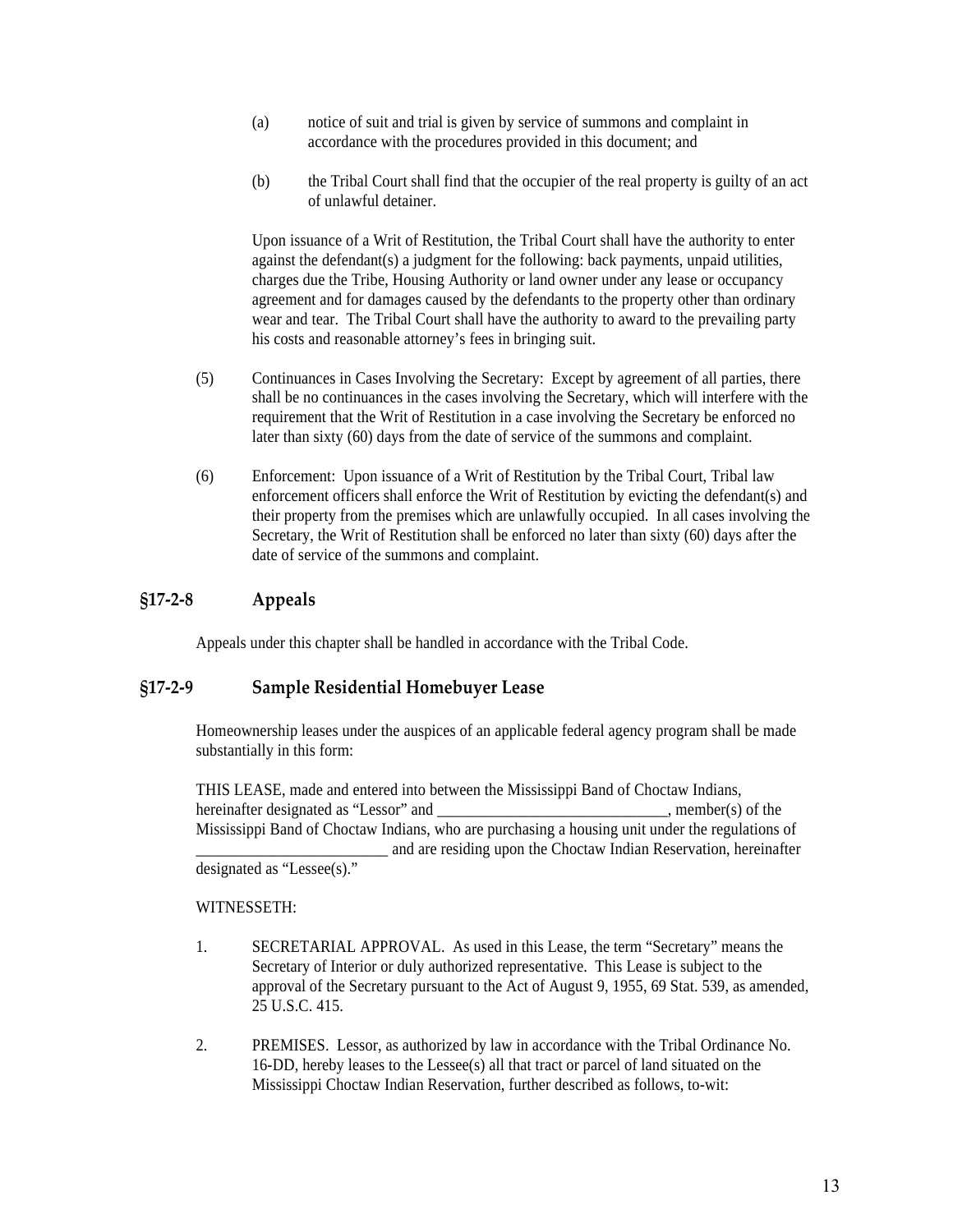#### 3. USE OF PREMISES.

- (a) The object of this Lease is to enable the Lessee(s) to construct, improve and/or maintain a dwelling and related structures on the leased premises, and otherwise to use said premises as a principal residence.
- (b) In the event the appropriate federal agency denies a loan application to construct, improve and/or maintain a dwelling and related structures, the Lessor may, in its discretion, terminate the lease. Any termination invoked under this clause will be made in writing and served on the Lessee by certified mail and a copy provided to the Secretary of the Interior or duly authorized representative. This provision shall not be interpreted to change or alter any other term, condition or provision of this lease.
- 4. TERM. Lessee shall have and hold the premises for a term of twenty-five (25) years beginning on the effective date of this Lease. This Lease shall automatically and without notice renew for an additional term of twenty-five (25) years on the same terms and conditions contained herein. This Lease may not be terminated by either or both parties during its initial or renewal term if, and as long as, the Lease and/or any improvements on the premises, or any interest therein, are mortgaged or otherwise pledged as security for any loan in accordance with the provisions hereof, unless consent in writing to such termination is given by the appropriate federal agency. This Lease shall not be subject to any forfeiture or reversion and shall not be otherwise terminable, if such event would adversely affect any interest in the premises, including improvements hereon, acquired in accordance with the provisions hereof by the holder of any mortgage or other lien, or of any purchaser at a foreclosure sale under such mortgage (or lien) or under any conveyance given in lieu of foreclosure, or of any holder subsequent to such purchase. The Lesser shall not terminate the Lease without the written consent of the appropriate federal agency as long as the mortgage is in force.
- 5. PAYMENTS. The improvement of housing for Choctaw families is a public purpose of the Lessor, the consideration for this Lease is
	- (a) the said purpose;
	- (b) the promise hereby given of Lessee(s) to pay the Lessor at the rate prescribed by the Tribal Council, currently a rate of seven (\$7.00) dollars per year, for a twenty-five (25) year term, payment to be made each term in advance;
	- (c) the extinguishment, hereby agreed to by Lessee(s), of any and all use rights heretofore held by Lessee(s) in the premises, so that Lessee(s) shall hereafter hold rights only by virtue of this Lease; and (d) other good and valuable considerations, the receipt of which is hereby acknowledged by Lessor. It is agreed that there shall be no adjustment of the payment other than a general increase prescribed by the Tribal Council if the Lease is terminated before its term otherwise would expire or in the event that any part of the premises is taken by condemnation for highway or other public purposes.
- 6. IMPROVEMENTS. All buildings or other improvements now existing or hereafter constructed on the premises shall be the leasehold property of the Lessee(s) during the term of this Lease, including any extension or renewal thereof.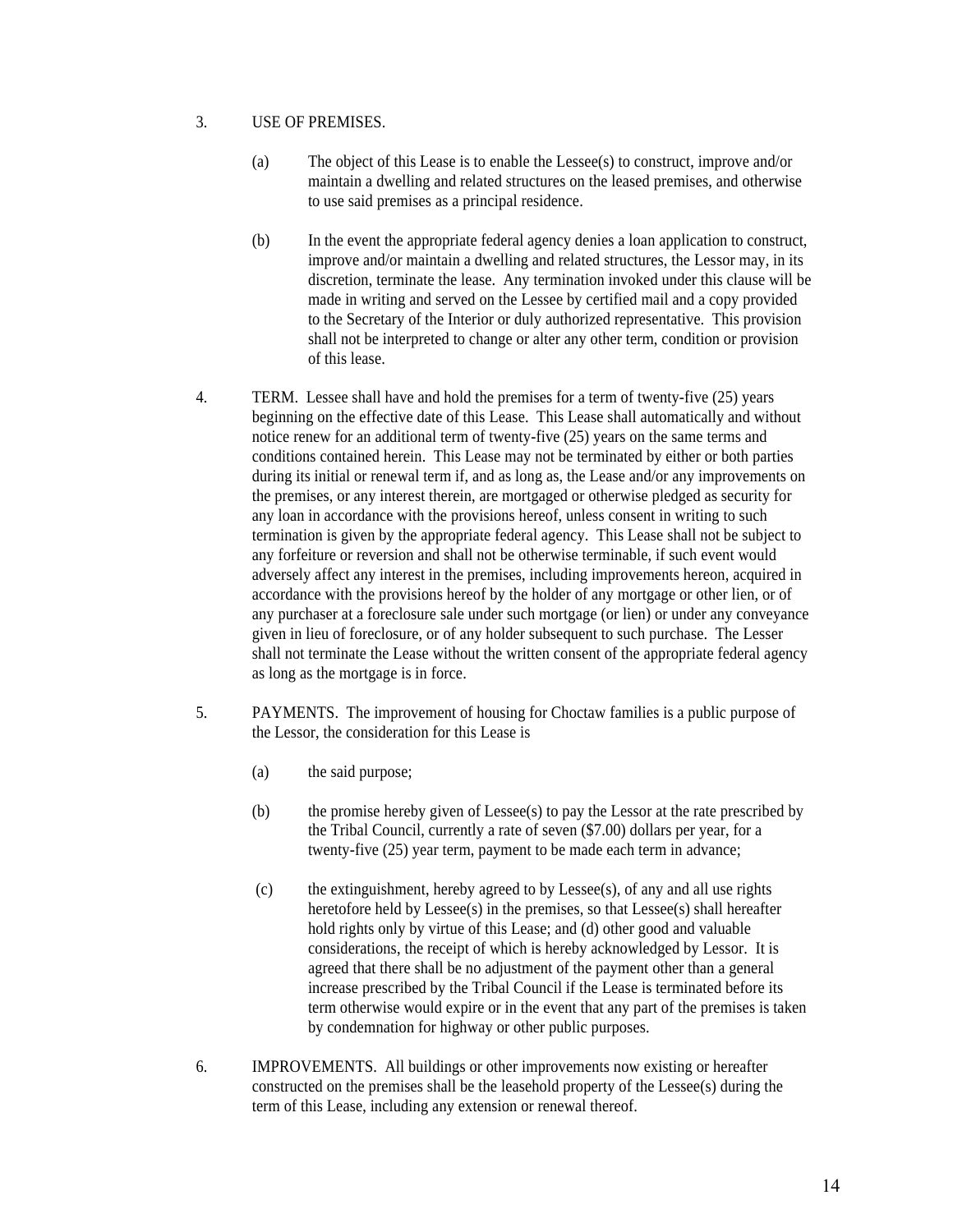7. USE RIGHT. Upon expiration of this Lease, or upon its termination in accordance with the terms hereof, unless such termination is due to default upon the part of Lessee(s), Lessee(s) or any successors in interest shall be entitled to full enjoyment of the premises. If not so eligible, Lessee(s) and any successors in interest shall, upon demand, surrender to Lessor upon expiration or other termination of this Lease complete and peaceable possession of the premises and any or all improvements thereon, which shall be the property of the Mississippi Band of Choctaw Indians.

## 8. FEDERAL SUPERVISION.

- (a) Nothing contained in this Lease shall operate to delay or prevent a termination of federal responsibilities with respect to the premises by the issuance of a fee patent, the lifting of restrictions on alienation or otherwise during the term of the Lease; such termination; however, shall not serve to abrogate the Lease.
- (b) No member of Congress or any delegate thereto or any Resident Commissioner shall be admitted to any share or part of this Lease or to any benefit that may arise herefrom.
- (c) The Lessee(s) agree(s) not to use or cause to be used any part of said premises for any unlawful conduct or purpose.
- 9. QUIET ENJOYMENT. Lessor agrees to defend the title to the premises and also agrees that Lessee(s) and any successors in interest shall peaceably and without any hindrance, interruption, ejection or molestation by Lessor or by any other persons whomsoever, as long as Lessee is not in default or violation of the lease.
- 10. ASSIGNMENT. Except as otherwise provided herein, Lessee(s) shall not assign this Lease without the prior written consent of the Lessor and, if this Lease and/or any improvements on the premises are mortgaged or pledged as security for a loan, without the written approval of the lender. Lessee(s) may assign the Lease or deliver possession of the premises, including any improvements thereon, to the lender or its successors in interest if Lessee(s) default(s) in any mortgage or other loan agreement for which the Lease and/or improvements on the Lease or possession of the premises to a successor Lessee, subject to the approval of the Chief of the Tribe. Nothing in the Lease shall prevent the Lessee(s) from executing and recording a mortgage, declaration of trust and/or other security instrument as may be necessary to obtain financing for the construction and/or improvement of a dwelling and related structures, or shall prevent the appropriate federal agency or designee, as lender, from foreclosing or instituting other appropriate proceedings under law in the event of default on any mortgage or other loan agreement by the Lessee(s).

Notwithstanding the provisions contained above, the following additional requirements shall be applicable to a Lease which secures a loan made or held by the appropriate federal agency:

(a) Lessee(s) or Lender (Mortgagee) shall not sell or otherwise assign this Lease except without the prior written consent of the Tribe of which the Lessee(s) is/are member(s), if the Lessor is not such Tribe.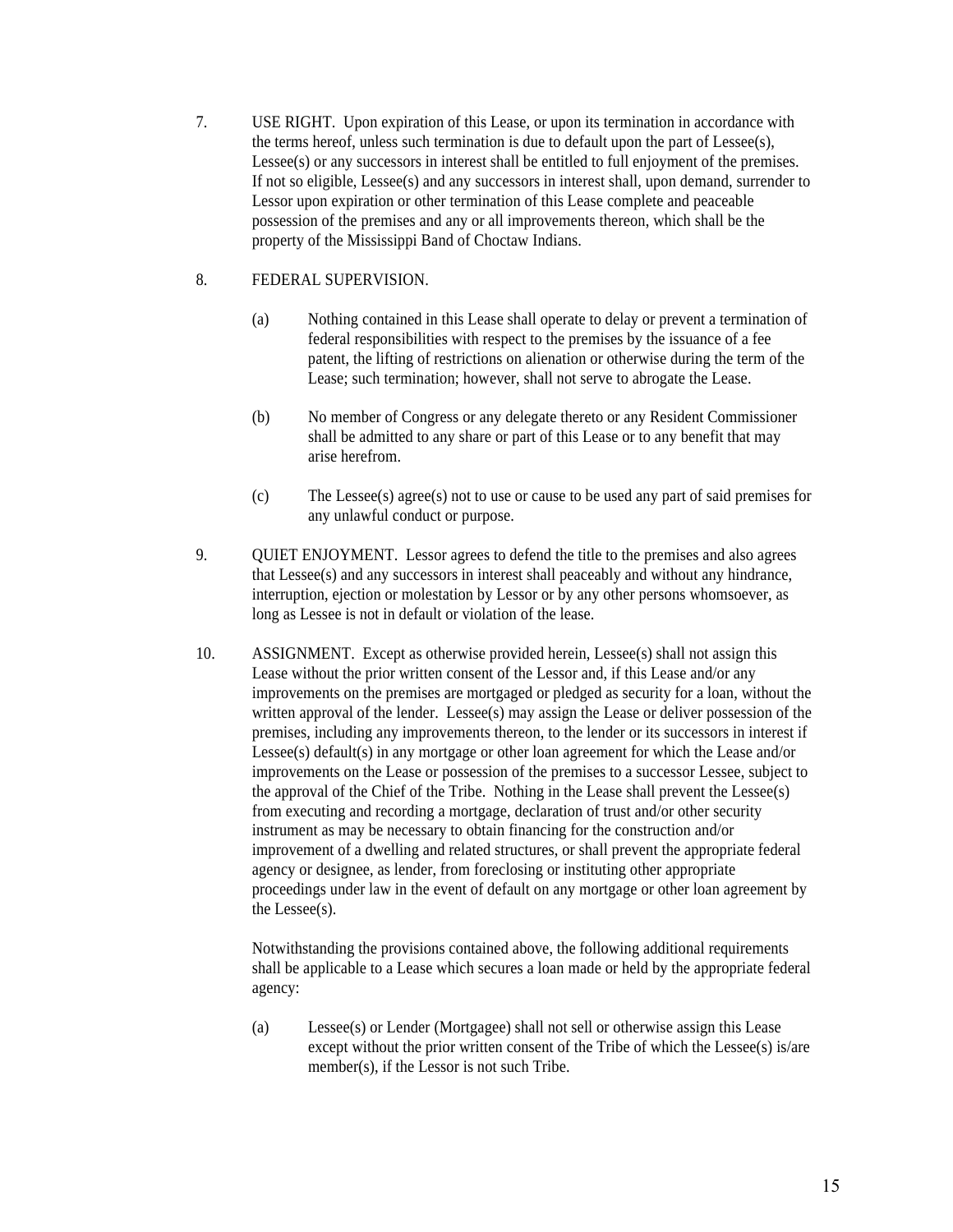- (b) In the event the appropriate federal agency acquires the Lease by foreclosure, or by the assignment of the Lease by Lessee(s) (for which the approval of the Tribe is not required) then:
	- (i) The appropriate federal agency will notify the Tribe of the availability of the Lease for sale, the sales price and other terms of sale.
	- (ii) If a purchaser is found who is an enrolled member of the Tribe, the Lease will be transferred by the appropriate federal agency to the purchaser, with the written consent and approval of the Tribe.
	- (iii) If a purchaser cannot be found, the appropriate federal agency shall be entitled to sublease the leased premises to any enrolled member of the Mississippi Band of Choctaw Indians wishing to sublease the same. The term of the initial sublease period and any succeeding periods shall not exceed one year each. A purchaser approved by the Tribe must wait, where the leased premises are sublet, until the expiration of any current sublease before occupying the premises.
- 11. OPTION. In the event of default by the Lessee(s) on any mortgage or other loan agreement for which this Lease or any improvements on the premises are pledged as security, the Lessor shall have the right of first refusal to acquire the Lessee's interest in the premises (subject to all valid liens and encumbrances) upon (a) payment of all sums then in arrears, and (b) either payment of the balance of the loan or assumption of the mortgage. This right of first refusal may be exercised at any time within thirty (30) days after notice in writing from the appropriate federal agency of the Lessee's default, which notice shall be given before the appropriate federal agency invokes any other remedies provided under the mortgage or by law, and shall be exercised by notice in writing from the Lessor to the Lessee(s) and the appropriate federal agency; provided, however, that the Lessee(s) shall have fifteen (15) days from the date of the latter notice to cure the default. The estate acquired by the Lessor through exercise of the said right of first refusal shall not merge with any other estate or title held by the Mississippi Band of Choctaw Indians as long as this Lease and/or any improvements on the premises, or any interest therein, are mortgaged or otherwise pledged as security for any loan, and the estate shall remain subordinate to any valid and subsisting mortgage or other security instrument, and subject further to the terms and conditions of this lease.
- 12. EFFECTIVE DATE. This lease and all its terms and provisions shall be binding upon the heirs, successors, executors, administrators and assigns of the Lessee(s), and any successor in interest to the Lessor, and shall take effect on the \_\_\_\_\_\_\_ day of \_\_\_\_\_\_\_\_\_, 20\_.
- 13. OBLIGATIONS TO THE UNITED STATES. It is understood and agreed that while the leased premises are in trust or restricted status, all of the Lessee(s)' obligations under this lease and the obligation of his, her or their sureties, are to the United States as well as to the owner of the land.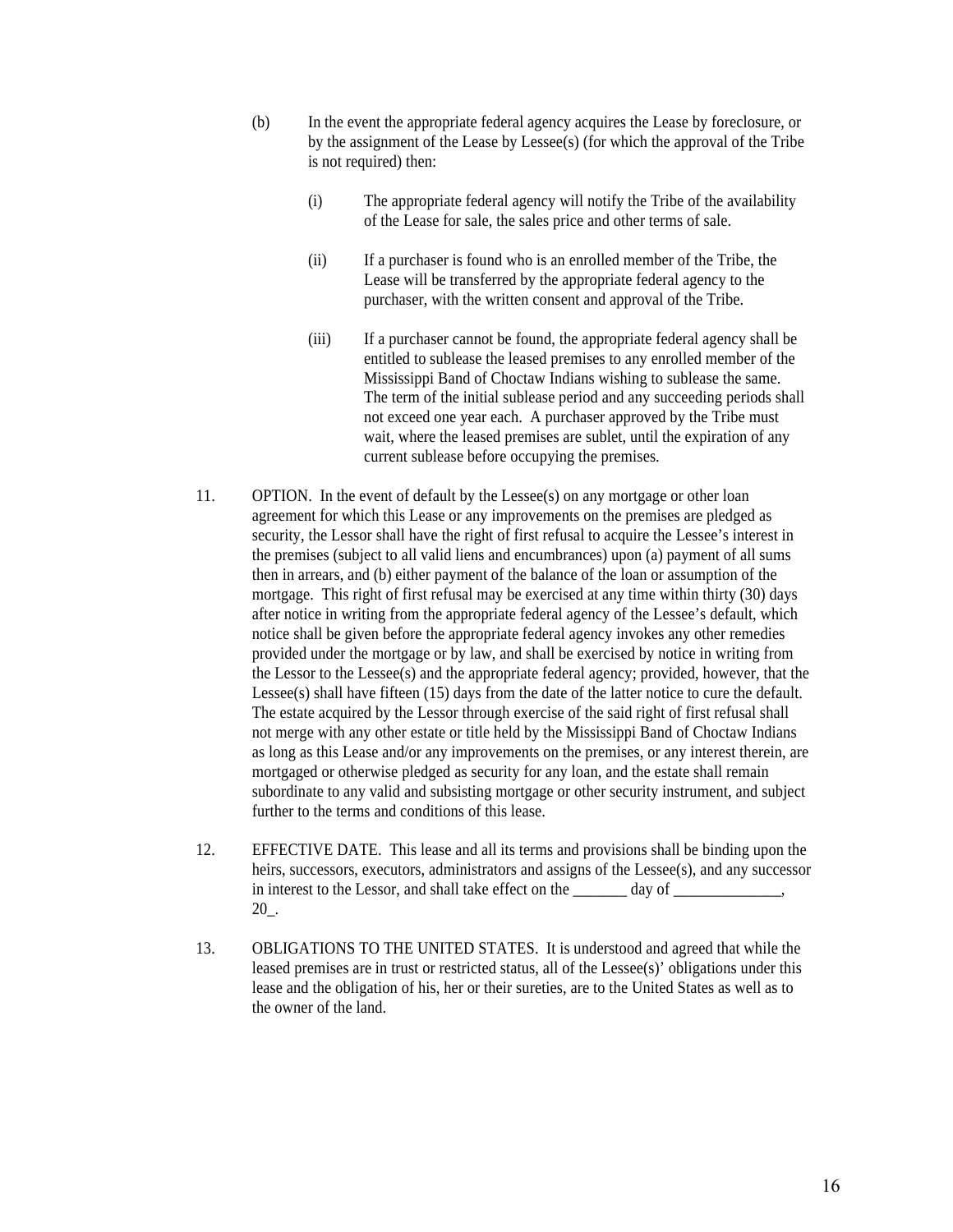Mississippi Band of Choctaw Indians Lessor

# ATTEST:

\_\_\_\_\_\_\_\_\_\_\_\_\_\_\_\_\_\_\_\_\_\_\_\_\_\_ By:\_\_\_\_\_\_\_\_\_\_\_\_\_\_\_\_\_\_\_\_\_\_\_\_\_\_\_\_

WITNESS:

(Authorized Official)

Lessee

WITNESS:

\_\_\_\_\_\_\_\_\_\_\_\_\_\_\_\_\_\_\_\_\_\_\_\_\_\_ \_\_\_\_\_\_\_\_\_\_\_\_\_\_\_\_\_\_\_\_\_\_\_\_\_\_\_\_\_\_\_ Lessee

\_\_\_\_\_\_\_\_\_\_\_\_\_\_\_\_\_\_\_\_\_\_\_\_\_\_ \_\_\_\_\_\_\_\_\_\_\_\_\_\_\_\_\_\_\_\_\_\_\_\_\_\_\_\_\_\_\_

\_\_\_\_\_\_\_\_\_\_\_\_\_\_\_\_\_\_\_\_\_\_\_\_\_\_ \_\_\_\_\_\_\_\_\_\_\_\_\_\_\_\_\_\_\_\_\_\_\_\_\_\_\_\_\_\_\_

APPROVED: DATE:

Secretary of the Interior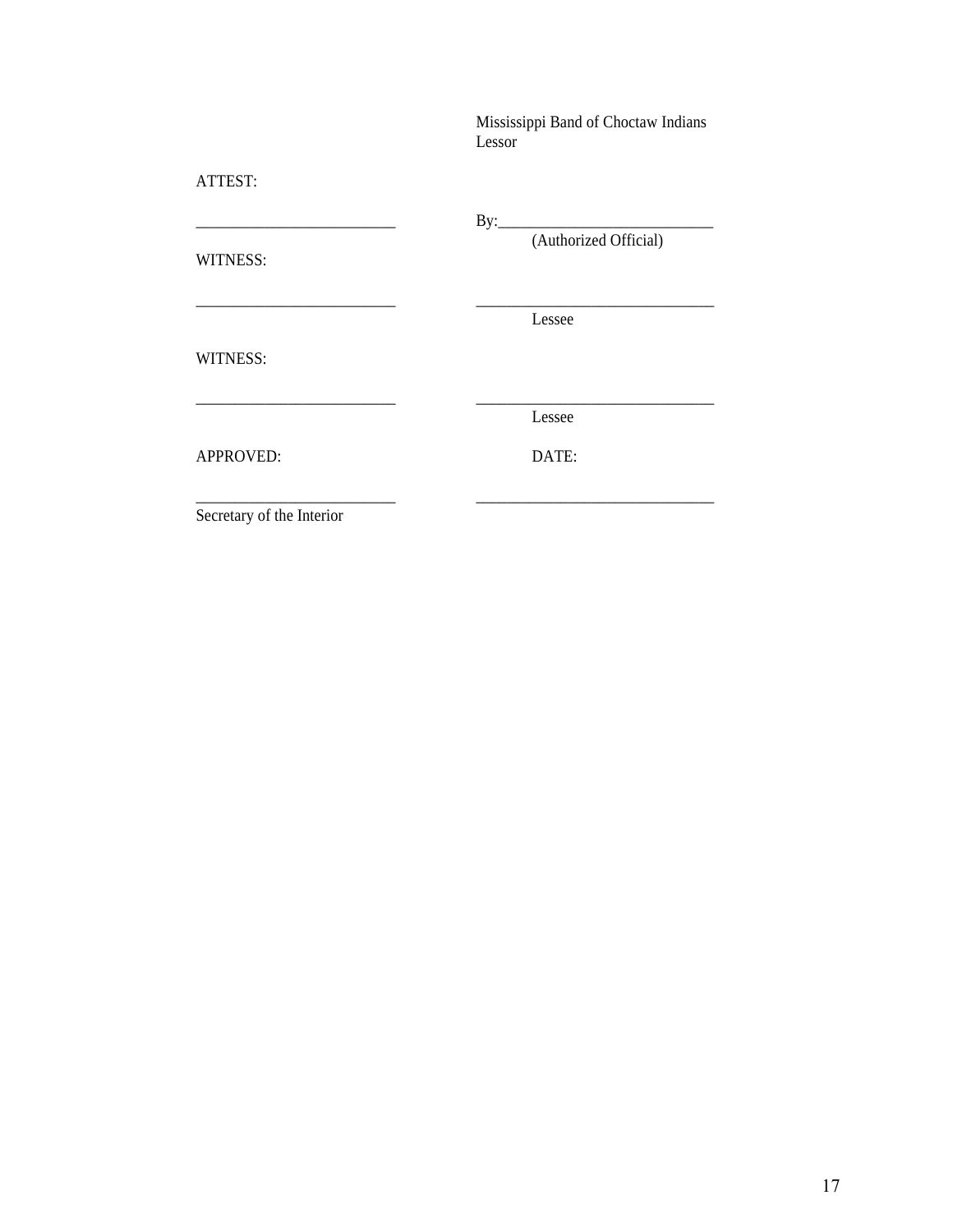# **CHAPTER 3. VETERANS NATIVE AMERICAN DIRECT LOAN PROGRAM**

#### **§17‐3‐1 Purpose**

The purpose of this chapter is to avail the Mississippi Band of Choctaw Indians and its members of financing for the construction and/or purchase of family residences on trust land within the jurisdiction of the Mississippi Band of Choctaw Indians by prescribing procedures for the recording, priority and foreclosure of leasehold mortgages given to secure loans made by the Department of Veterans Affairs under the Native American Veteran Direct Loan Program authorized under Title 38 U.S.C. §§3761 et seq. The provisions of this chapter shall apply to all persons and property subject to the governing authority of the Mississippi Band of Choctaw Indians as established by its Tribal Constitution and Tribal Code.

# **§17‐3‐2 Definitions**

- (1) "Lease" means the lease of trust property for which a Leasehold Mortgage, as defined in this chapter, has or will be given;
- (2) "Leasehold Mortgage" means the mortgage of a lease of trust property given to secure a loan made under the VA Native American Direct Loan Program and 38 U.S.C. §3761 et seq;
- (3) "Leasehold Mortgage Foreclosure Proceeding" means a proceeding in the Tribal Court:
	- (a) to foreclose the interest of the Mortgagor(s), and each person or entity claiming through the Mortgagor(s), in a Lease for which a Mortgage has been given under the VA Native American Direct Loan Program and 38 U.S.C. §3761 et seq; and
	- (b) to assign such Lease to the Secretary or the Secretary's assignee;
- (4) "Lessor" means the beneficial or equitable owner of trust or otherwise restricted property under a Lease for which a Mortgage, as defined in this chapter, has been given, or the heir(s), successor(s), executor(s), administrator(s) or assign(s) of such Lessor;
- (5) "Mortgagor" means the Tribe or any Native American(s) who has executed a Leasehold Mortgage as defined in this chapter, or any heir(s), successor(s), executor(s), administrator(s) or assign(s) of the Tribe or such Native American(s);
- (6) "Mortgagee" means the mortgagee under any Leasehold Mortgage as defined in this chapter or the successor(s) in interest of any such mortgagee, including the Secretary as defined in this chapter, or the Secretary's assignee under any such mortgage;
- (7) "Nuisance" means the maintenance on real property of a condition which:
	- (a) unreasonably threatens the health or safety of the public or neighboring land users; or
	- (b) unreasonably and substantially interferes with the ability of neighboring property users to enjoy the reasonable use and occupancy of their property;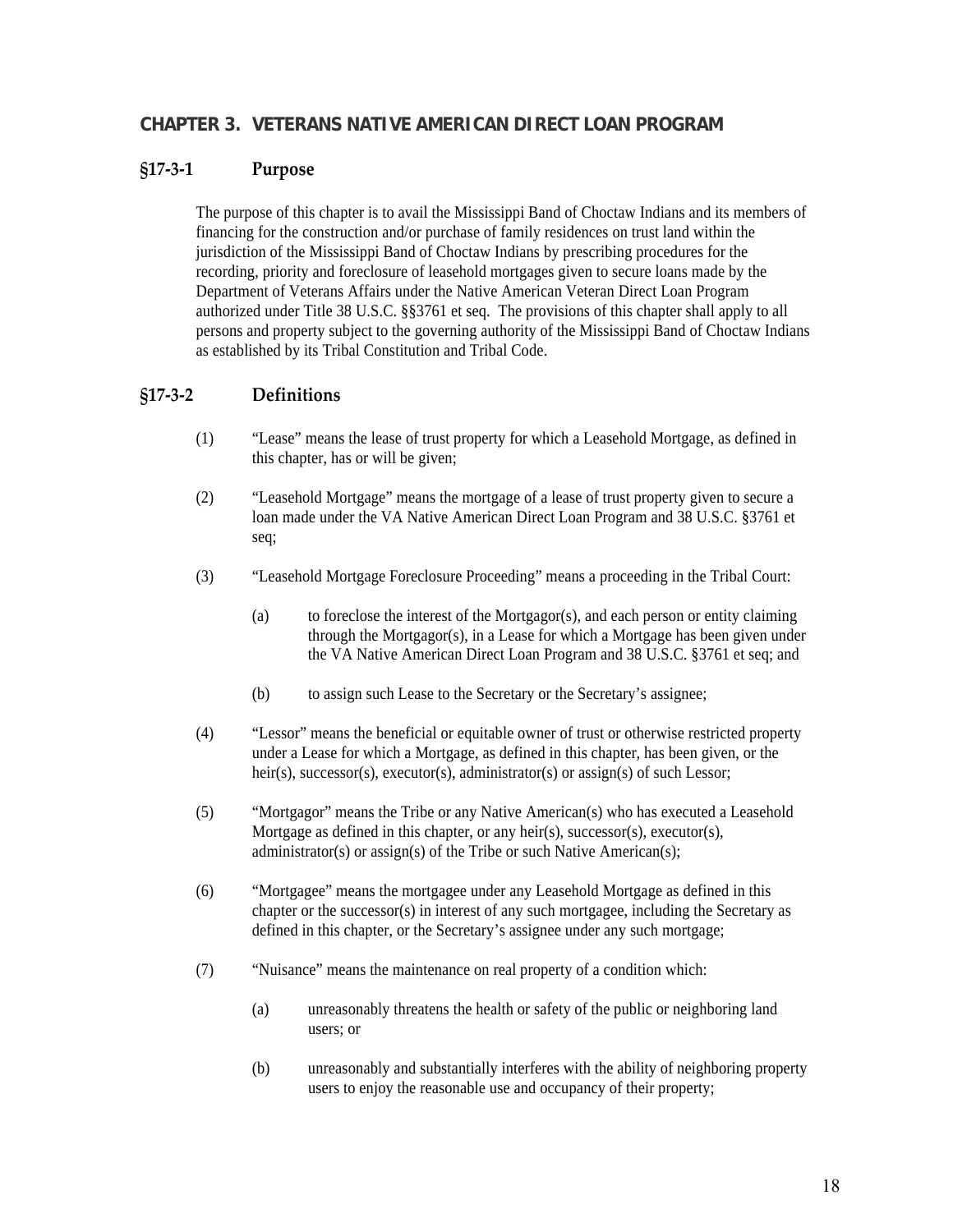- (8) "Secretary" means the Secretary of the United States Department of Veterans Affairs, an officer of the United States, or designee;
- (9) "Subordinate Lienholder" means the holder of any lien, including a subsequent mortgage, perfected subsequent to the recording of a Leasehold Mortgage under this chapter (except the Tribe with respect to a claim for a Tribal leasehold tax);
- (10) "Tenant" means any person who occupies real property under a lease, rental agreement or other agreement with a lessor as defined in this chapter;
- (11) "Tribal Court" means the Tribal Court as established by the laws of the Mississippi Band of Choctaw Indians or such body as may now or hereafter be authorized by the laws of the Mississippi Band of Choctaw Indians to exercise the powers and functions of a court of law;
- (12) "Tribal Recording Clerk" means the person designated by the Tribe to perform the recording functions required by this chapter or any deputy or designee of such person;
- (13) "Tribe" means refer to the Mississippi Band of Choctaw Indians as defined in the Tribal Constitution;
- (14) "Unlawful Detainer Action" ,means a suit brought before the Tribal Court to terminate a tenant's interest in real property and/or to evict any person from occupancy of real property;
- (15) "Waste" means spoil or destruction by a tenant of land, buildings, gardens, trees or other improvements which results in substantial injury to the lessor's interest in the property; and
- (16) "Writ of Restitution" is an order of the Tribal Court:
	- (a) restoring an owner or lessor or the Secretary to possession of real property; and
	- (b) evicting a tenant or other occupant therefrom.

# **§17‐3‐3 Priority**

A leasehold mortgage recorded in accordance with the recording procedures set forth in this chapter shall have priority over any lien not perfected at the time of such recording and any subsequent lien or claim excepting a lien or claim arising from a Tribal leasehold tax assessed after the recording of the mortgage. Nothing in this chapter shall prevent any person or entity from recording a Leasehold Mortgage in accordance with state law or from filing a Leasehold Mortgage with the Bureau of Indian Affairs.

# **§17‐3‐4 Recording**

(1) The Tribal Recording Clerk shall maintain in the Tribal Court a system for the recording of Leasehold Mortgages and such other documents as the Tribe may designate by law or resolution.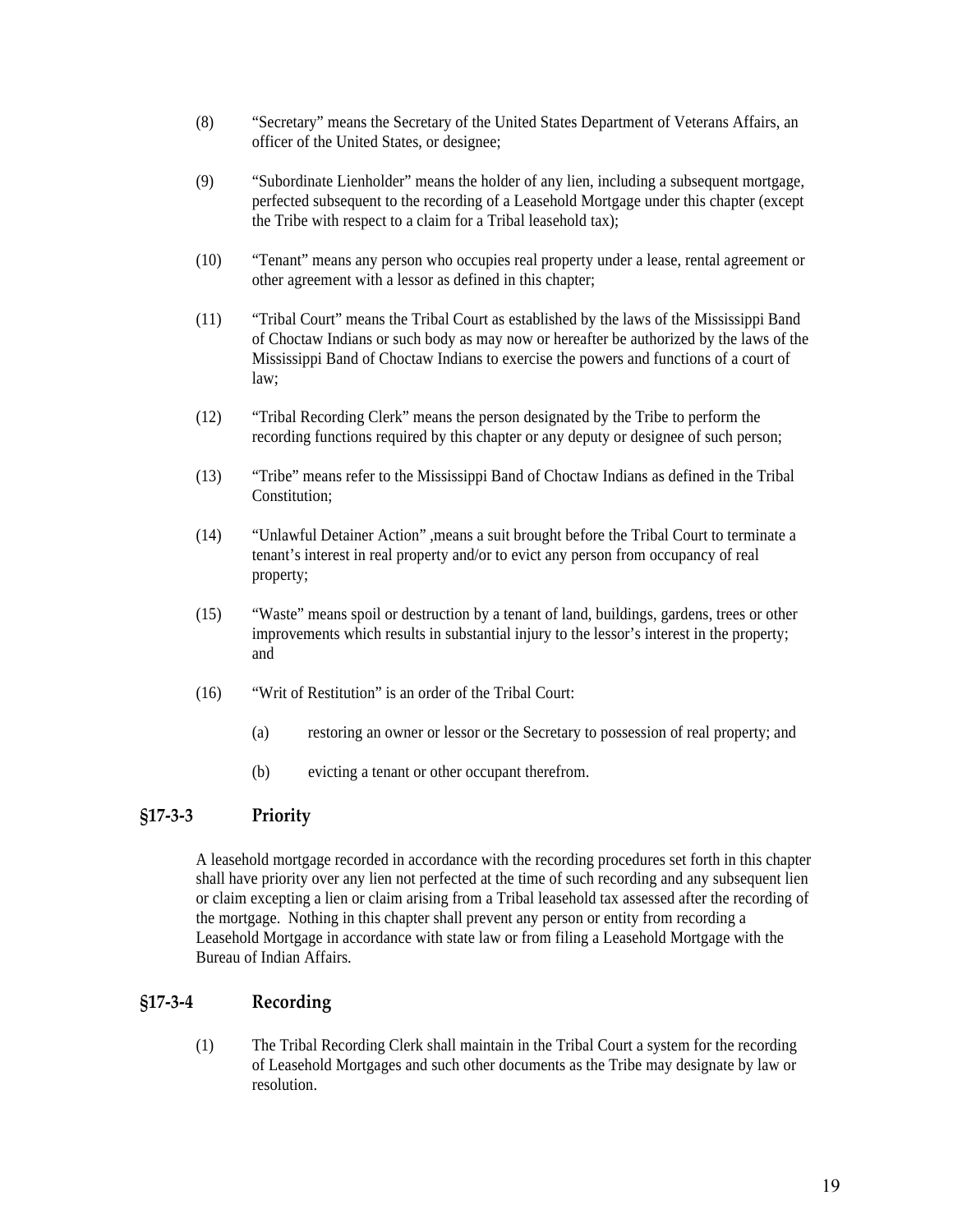- (2) The Tribal Recording Clerk shall endorse upon any Leasehold Mortgage or other document received for recording:
	- (a) the date and time of receipt of the Leasehold Mortgage or other document;
	- (b) the filing number, to be assigned by the Tribal Recording Clerk, which shall be a unique number for each Leasehold Mortgage or other document received; and
	- (c) the name of the Tribal Recording Clerk receiving the Leasehold Mortgage or document.

Upon completion of the above endorsements, the Tribal Recording Clerk shall make a true and correct copy of the Leasehold Mortgage or other document and shall certify the copy as follows:

| Mississippi Band of Choctaw Indians |     |
|-------------------------------------|-----|
|                                     | )ss |
| Choctaw Indian Reservation          |     |

I certify that this is a true and correct copy of a document received for recording this date.

Given under my hand and seal this day of  $\qquad \qquad$ .

 $(SEAL)$   $\qquad \qquad \qquad \qquad$ 

(Signature)

\_\_\_\_\_\_\_\_\_\_\_\_\_\_\_\_\_\_\_\_\_\_\_\_\_\_\_\_\_

(Title)

The Tribal Recording Clerk shall also maintain the copy in the records of the recording system and shall return the original of the Leasehold Mortgage or other document to the person or entity that presented the same for recording.

- (3) The Tribal Recording Clerk shall also maintain a log of each Leasehold Mortgage or other document recorded in which there shall be entered:
	- (a) the name(s) of the Mortgagor(s) of each Leasehold Mortgage, identified as such;
	- (b) the name(s) of the Mortgagee(s) of each Leasehold Mortgage, identified as such;
	- (c) the name(s) of the grantor(s), grantee(s) or other designation of each party name in any other documents;
	- (d) the date and time of receipt;
	- (e) the filing number assigned by the Tribal Recording Clerk; and
	- (f) the name of the Tribal Recording Clerk receiving the Leasehold Mortgage or document.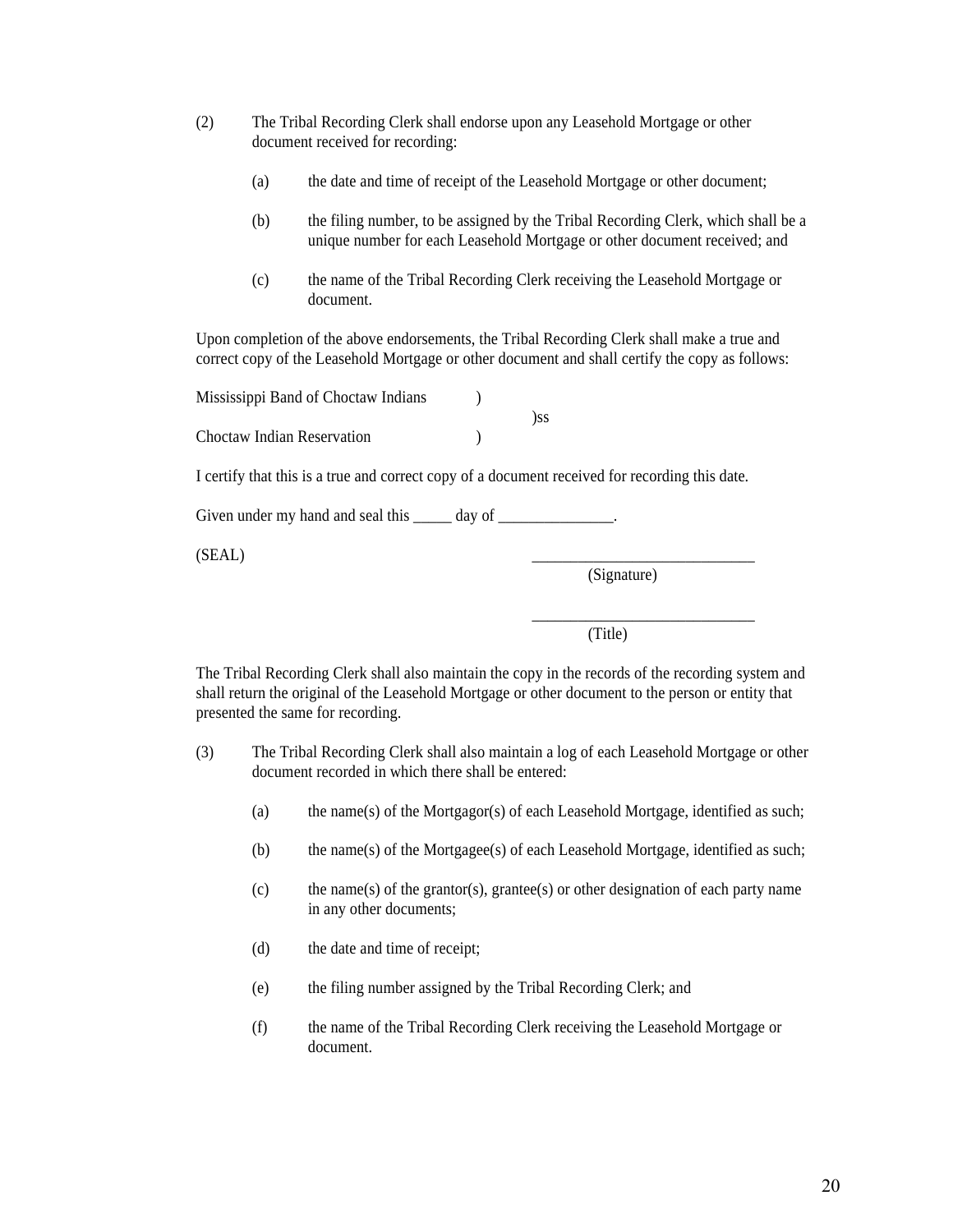(4) The certified copies of the Leasehold Mortgages and other documents and the log maintained by the Tribal Recording Clerk shall be made available for public inspection and copying.

## **§17‐3‐5 Leasehold Mortgage Foreclosure Proceedings**

Upon the default of the Mortgagor(s) under a Leasehold Mortgage, the Secretary may commence a Leasehold Mortgage foreclosure proceeding in the Tribal Court by filing:

- (1) A verified complaint:
	- (a) naming the Mortgagor(s) and each person or entity claiming through the Mortgagor(s) subsequent to the recording of the Leasehold Mortgage, including each Subordinate Lienholder (except the Tribe with respect to a claim for a Tribal leasehold tax), as a defendant;
	- (b) describing the property;
	- (c) stating the facts concerning the execution of the Lease and Leasehold Mortgage; the facts concerning the recording of the Leasehold Mortgage; the facts concerning the alleged default(s) of the Mortgagor(s); and such other facts as may be necessary to constitute a cause of action;
	- (d) having appended as exhibits true and correct copies of each promissory note, Lease, Leasehold Mortgage or assignment thereof relating to the property; and
	- (e) including an allegation that all relevant requirements and conditions prescribed:
		- (i) Title 38 U.S.C. §3761 et seq.;
		- (ii) the regulations promulgated thereunder by the Secretary; and
		- (iii) the provisions of the Lease, have been complied with by the Secretary.
- (2) A summons, issued as in other cases, requiring the Mortgagor(s) and each other defendant to appear for a trial upon the complaint on a date and time specified in the summons.

# **§17‐3‐6 Service of Process and Procedures**

The laws of the Tribe governing service of process and all other matters relating to the conduct of Tribal Court proceedings shall apply to any Leasehold Mortgage Foreclosure Proceeding pursuant to this chapter.

# **§17‐3‐7 Cure of Default by Subordinate Lienholder**

Prior to the entry of a judgment of foreclosure, any Mortgagor or any Subordinate Lienholder may cure the default(s) under the Leasehold Mortgage. Any Subordinate Lienholder who has cured a default shall thereafter have included in its lien the amount of all payments made by such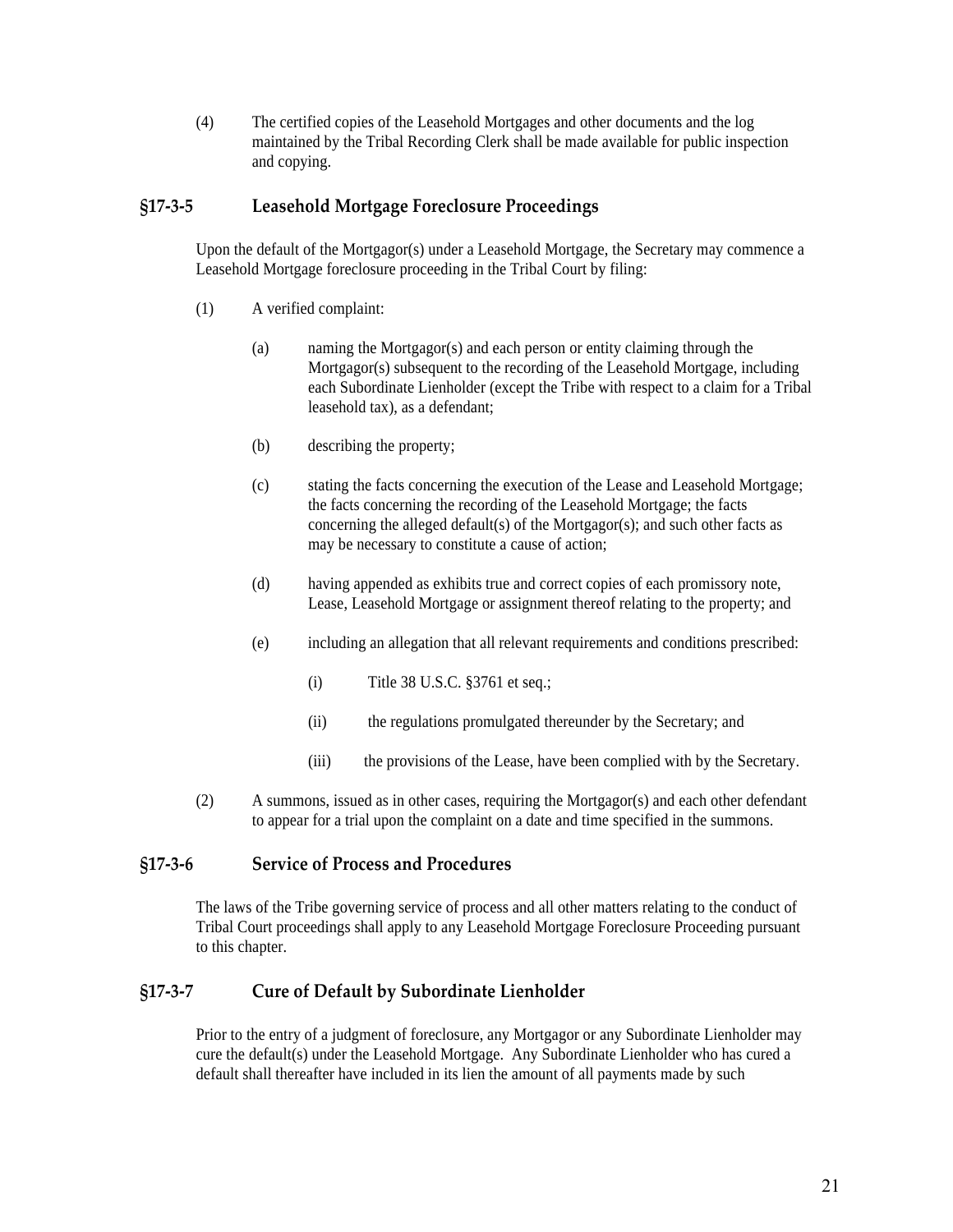Subordinate Lienholder to cure the default(s), plus interest on such amounts at the rate stated in the note for the Leasehold Mortgage.

## **§17‐3‐8 Power of the Tribal Court**

If the alleged default(s) have not been cured and if the Tribal Court should find for the Secretary, the Tribal Court shall enter judgment:

- (1) foreclosing the interest in the Lease of the Mortgagor(s) and each other defendant named in the complaint upon whom proper and timely service has been made, including each such Subordinate Lienholder; and
- (2) assigning such Lease to the Secretary or the Secretary's assignee.

#### **§17‐3‐9 Evictions: Unlawful Detainer**

A tenant or other occupier of land shall be guilty of unlawful detainer if such person shall continue in occupancy of real property under any of the following situations:

- (1) Without the requirement of any notice:
	- (a) after the expiration of the term of the lease or other agreement;
	- (b) if such person has entered into or remains on the real property of another without the permission of the owner and without having any substantial claim of a lease or title of the property;
	- (c) after the Housing Authority or other public housing authority has terminated such person's tenancy pursuant to procedures providing such person a hearing before the housing authority involved; or
	- (d) after the interest of such person in a lease has been foreclosed in a Leasehold Mortgage Foreclosure proceeding in the Tribal Court.
- (2) After having received thirty (30) days' notice, the tenant or occupier shall remain in possession of the property contrary to the terms of the notice, as follows:
	- (a) when such person has received notice:
		- (i) that he or she is in default in the payment of rent; and
		- (ii) requiring him or her to either pay the rent or surrender possession of the occupied property; and such person has remained in possession after receipt of such notice without either surrendering possession of the property or paying the rent; or
	- (b) when the lease of the property is for an indefinite time, with rent to be paid monthly or by some other period, and the lessor has given notice of termination of the tenancy at least thirty (30) days prior to the end of such month or period;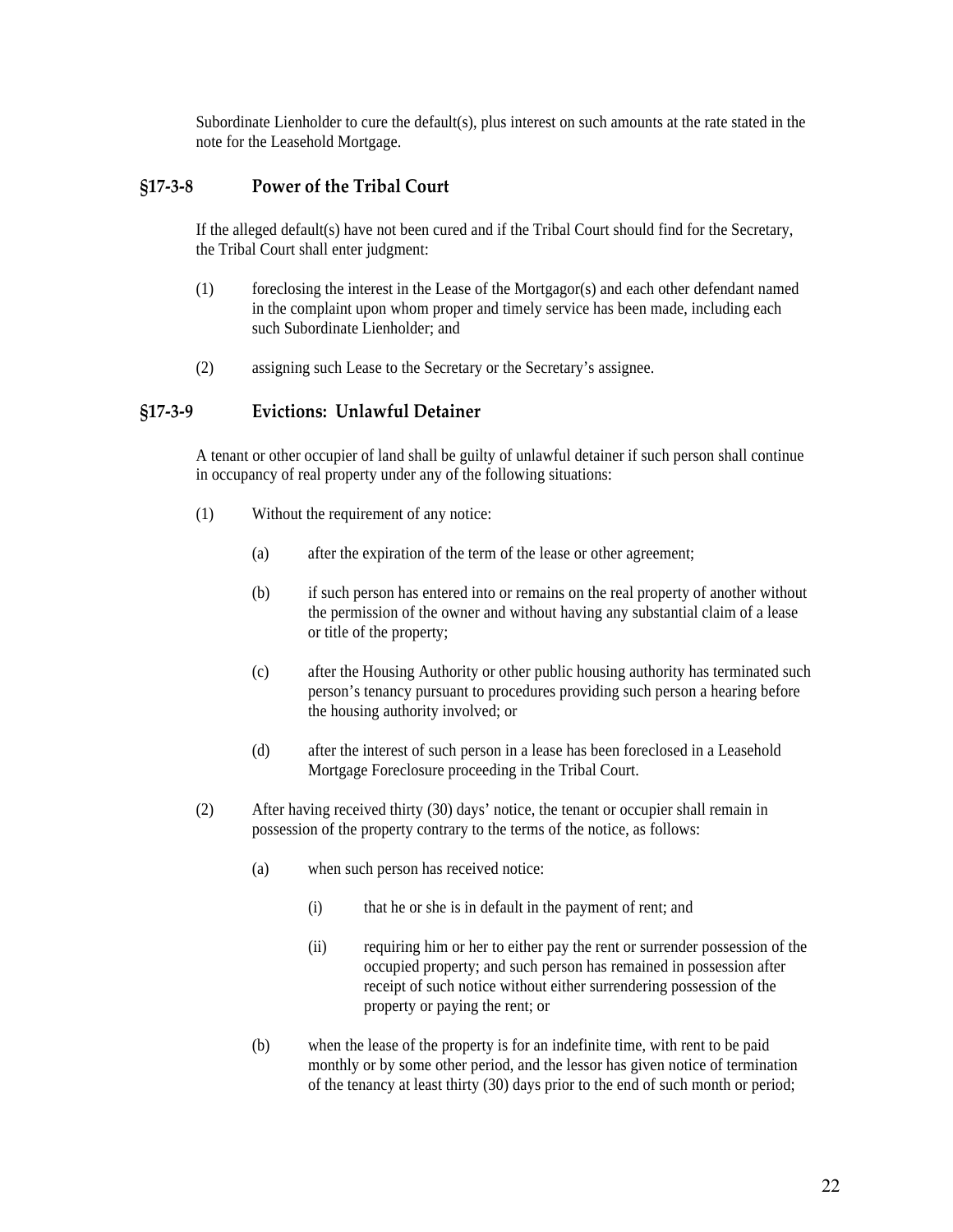- (c) when such person shall continue to fail to keep or perform any condition or covenant of the lease or agreement under which the property is held after he has been given notice to surrender the property; or
- (d) when such person continues to commit or to permit waste upon or maintain a nuisance upon the occupied property after having been given notice to either cease such waste or maintenance of nuisance or to surrender the property.

# **§17‐3‐10 Evictions: Service of Notice**

Notices required or authorized in the immediately preceding section shall be given in writing by either:

- (1) delivering a copy personally to the Tenant or occupier or to any adult members of his or her family residing on the premises; or
- (2) posting said notice in a conspicuous place near the entrance to said premises, and by sending an additional copy to the Tenant or occupier by certified mail, return receipt requested, properly addressed, postage prepaid.

Proof of service by either of the above methods may be made by affidavit of any adult person stating that he or she had complied fully with the requirements of either of these two methods of service.

#### **§17‐3‐11 Evictions: Complaint and Summons**

The owner of real property or Lessor or Secretary shall commence an action for unlawful detainer by filing with the Court, in writing, the following documents:

- (1) A complaint, signed by the owner, lessor, the Secretary, an agent or attorney, stating:
	- (a) the facts on which he or she seeks to recover;
	- (b) describing the property so that it can be identified with reasonable certainty; and
	- (c) any claim for damages or compensation due from the persons to be evicted;
- (2) A summons, issued as in other cases, requiring the defendants to appear for trial upon the complaint on a date and time specified in the summons. The trial date specified in the summons shall be not less than six (6) nor more than thirty (30) days from the date of service of the summons and complaint. The summons must notify the defendants that the judgment will be taken against them in accordance with the terms of the complaint unless they file with the Court an answer and appear for trial at the time, date and place specified in the summons.

#### **§17‐3‐12 Evictions: Service of Summons and Complaint**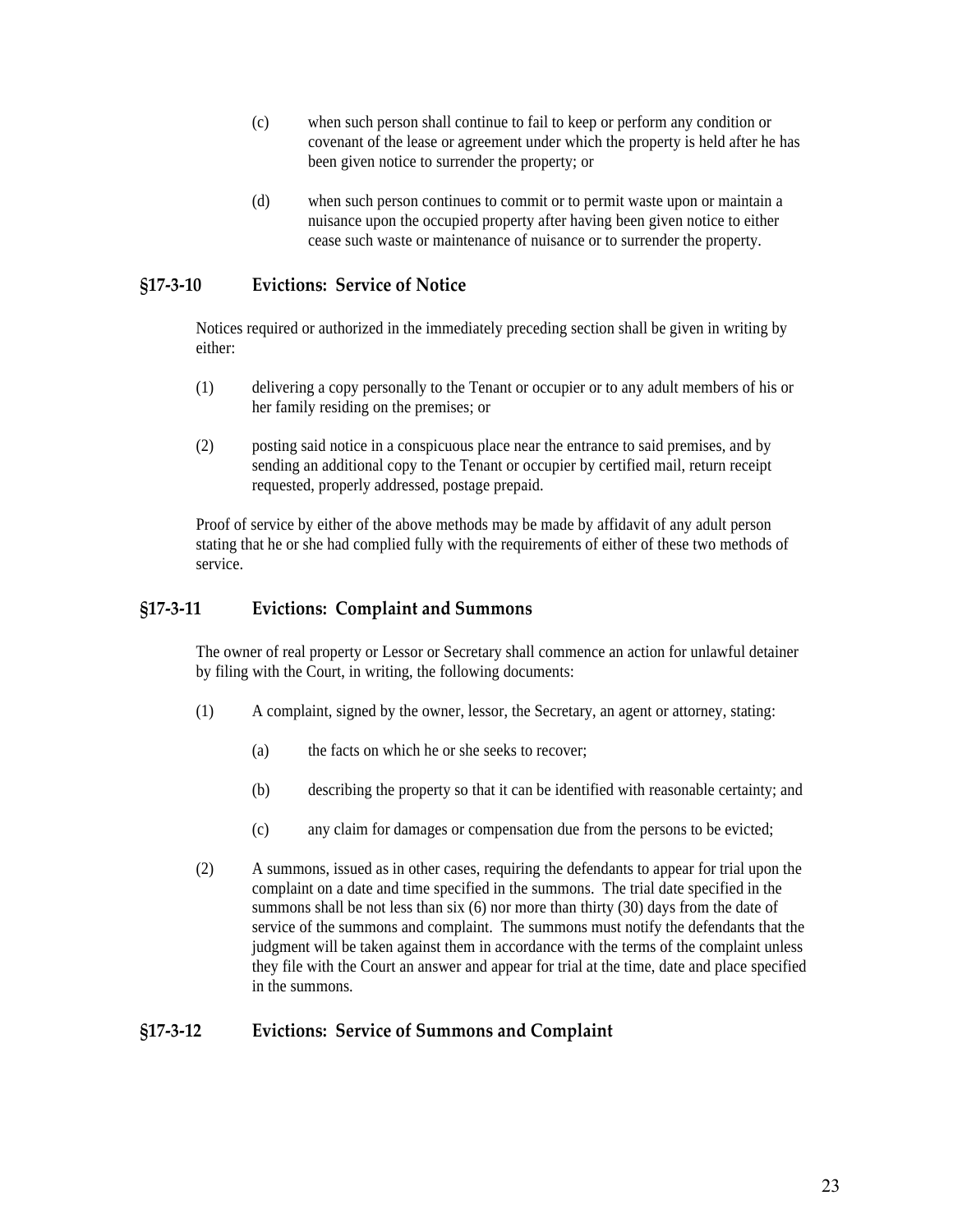A copy of the summons and complaint shall be served upon the defendants in the manner provided by the Tribal Court rules for service of process in civil matters. In the absence of such Tribal Court rules, the summons and complaint shall be served by one of the two methods authorized in the §17-3-10, above.

# **§17‐3‐13 Evictions: Power of the Tribal Court**

The Tribal Court shall enter a Writ of Restitution if:

- (1) notice of suit and trial is given by service of summons and complaint in accordance with the procedures provided in this chapter; and
- (2) the Tribal Court shall find that the occupier of the real property is guilty of an act of unlawful detainer.

Upon issuance of a Writ of Restitution, the Tribal Court shall have the authority to enter against the defendants a judgment for the following: back rent; unpaid utilities; charges due the Tribe, Housing Authority, or land owner under any lease or occupancy agreement (not including a leasehold mortgage); and, for damages caused by the defendants to the property other than ordinary wear and tear. The Tribal Court shall have the authority to award to the prevailing party his costs and reasonable attorney's fees in bringing suit.

#### **§17‐3‐14 Continuances in Cases Involving the Secretary**

Except by agreement of all parties, there shall be no continuances in the cases involving the Secretary which will interfere with the requirement that the Writ of Restitution in a case involving the Secretary be enforced no later than sixty (60) days after the date of service of the summons and complaint.

#### **§17‐3‐15 Enforcement**

Upon issuance of a Writ of Restitution by the Tribal Court, Tribal Law Enforcement Officials shall enforce the Writ of Restitution by evicting the defendants and their property from the premises which are unlawfully occupied. In all cases involving the Secretary, the Writ of Restitution shall be enforced not later than sixty (60) days after the date of service of the summons and complaints.

#### **§17‐3‐16 Alternative Remedies**

In those cases in which the persons or property are subject to the jurisdiction of the Courts of the State of Mississippi or the United States, the remedies and procedures provided by this chapter are in the alternative to the remedies and procedures provided by the laws of the State of Mississippi or the United States.

# **§17‐3‐17 Form of Lease**

Leases entered into under this chapter shall have substantially the following form: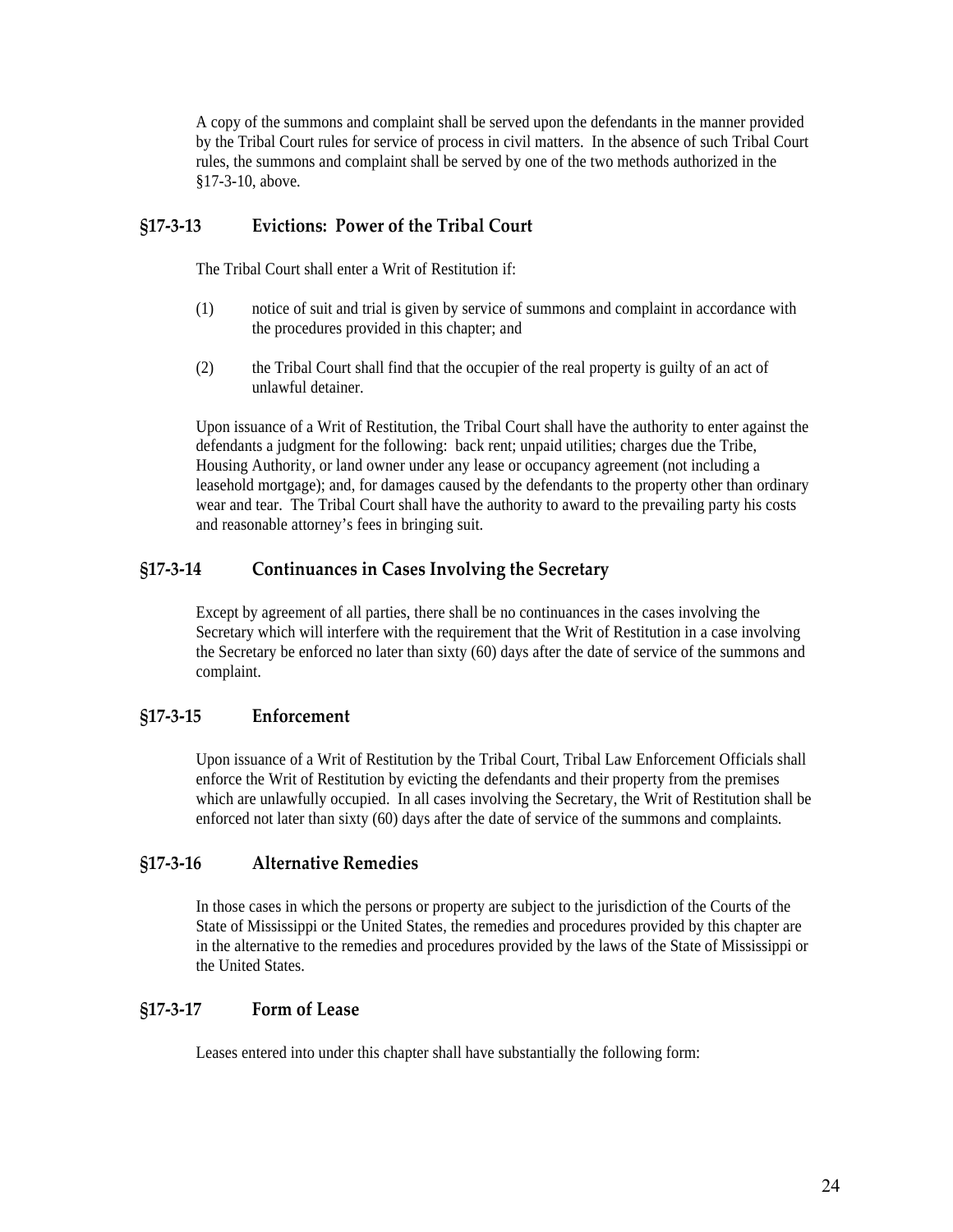THIS LEASE, made and entered into between the Mississippi Band of Choctaw Indians, hereafter designated as "Lessor," and \_\_\_\_\_\_\_\_\_\_\_\_\_\_\_\_\_\_\_\_\_\_\_\_\_\_\_\_, member(s) of the Mississippi Band of Choctaw Indians, who are purchasing or will be constructing or improving a housing unit under the regulations of 38 U.S.C. 3761 et seq. and 38 CFR 36.4527, and are residing upon the Choctaw Indian Reservation, hereinafter designated as "Lessee(s)."

#### WITNESSETH

- 1. SECRETARIAL APPROVAL. As used in this Lease, the term "Secretary" means the Secretary of Interior or duly authorized representative. This Lease is subject to the approval of the Secretary pursuant to the Act of August 9, 1955, 69 Stat. 539, as amended, 25 U.S.C. 415. This Lease has been prescribed by the Secretary of Veterans Affairs ("VA") pursuant to 38 CFR 36.4527, which implements Section 8 of the Veterans Home Loan Program Amendments of 1992, 38 U.S.C. 3761 et seq., for use in connection with VA direct loans for homes on trust lands.
- 2. PREMISES. Lessor, as authorized by law in accordance with Tribal Ordinance No. 16- HH, hereby leases to the Lessee(s) all that tract or parcel of land situated on the Mississippi Choctaw Indian Reservation, County of , State of Mississippi, further described as follows, to-wit:

#### 3. USE OF PREMISES.

- (a) The object of this Lease is to enable the Lessee(s) to construct, improve and/or maintain a dwelling and related structures on the leased premises and otherwise to use said premises as a principal residence.
- (b) In the event the VA denies a loan application to construct, improve and/or maintain a dwelling and related structures, the Lessor may, in its discretion, terminate the lease. Any termination invoked under this clause will be made in writing and served on the Lessee by certified mail and copy provided to the Secretary of the Interior or duly authorized representative. This provision shall not be interpreted to change or alter any other term, condition or provision of this lease.
- 4. TERM. Lessee shall have and hold the premises for a term of twenty-five (25) years beginning on the effective date of this Lease. This Lease shall automatically and without notice renew for an additional term of twenty-five (25) years on the same terms and conditions contained herein. This Lease may not be terminated by either or both parties during its initial or renewal term if, and as long as, the Lease and/or any improvements on the premises, or any interest therein, are mortgaged or otherwise pledged as security for any loan in accordance with the provisions hereof, unless consent in writing to such termination is given by the VA. This Lease shall not be subject to any forfeiture or reversion and shall not be otherwise terminable, if such event would adversely affect any interest in the premises, including improvements hereon, acquired in accordance with the provisions hereof by the holder of any mortgage or other lien, or of any purchaser at a foreclosure sale under such mortgage (or lien) or under any conveyance given in lieu of foreclosure or of any holder subsequent to such purchase. The Lessor shall not terminate the Lease without the written consent of the VA as long as the mortgage is in force.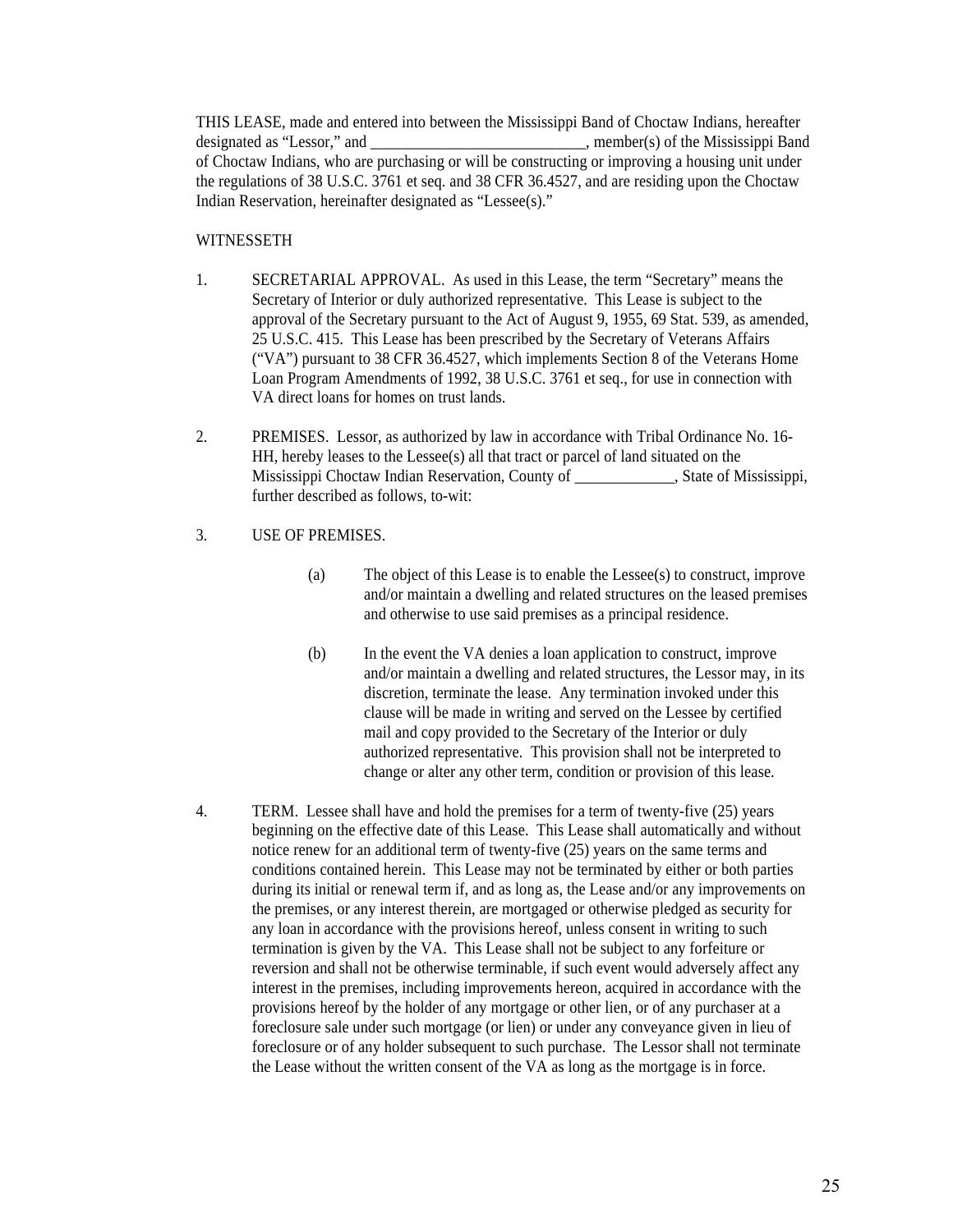- 5. PAYMENTS. The improvement of housing for Choctaw Families is a public purpose of the Lessor, the consideration for this Lease is (a) the said purpose; (b) the promise hereby given of Lessee(s) to pay the Lessor at the rate of  $\frac{1}{2}$  per year, for a twenty-five (25) year term, payment to be made each term in advance, the rate is the amount which has been prescribed by the Tribal Council as of the date of this lease; (c) the extinguishment, hereby agreed to by Lessee(s), of any and all use rights heretofore hold by Lessee(s) in the premises, so that Lessee(s) shall hereafter hold rights only by virtue of this Lease; and (d) other good and valuable considerations, the receipt of which is hereby acknowledged by Lessor. It is agreed that there shall be no adjustment of the payment if the Lease is terminated before its term otherwise would expire or in the event that any part of the premises is taken by condemnation for highway or other public purposes.
- 6. IMPROVEMENTS. All buildings or other improvements now existing or hereafter constructed on the premises shall be the leasehold property of the Lessee(s) during the term of this Lease, including any extension or renewal thereof.
- 7. USE RIGHT. Upon expiration of this Lease, or upon its termination in accordance with the terms hereof, unless such termination is due to default upon the part of Lessee(s), Lessee(s) or any successors in interest shall be entitled to full enjoyment of the premises. If not so eligible, Lessee(s) and any successors in interest shall, upon demand, surrender to Lessor upon expiration or other termination of this Lease complete and peaceable possession of the premises and any or all improvements thereon, which shall be the property of the Mississippi Band of Choctaw Indians.

#### 8. FEDERAL SUPERVISION.

- (a) Nothing contained in this Lease shall operate to delay or prevent a termination of federal responsibilities with respect to the premises by the issuance of a fee patent, the lifting of restrictions on alienation or otherwise during the term of the Lease; such termination; however, shall not serve to abrogate the Lease.
- (b) No member of Congress or any delegate thereto or any Resident Commissioner shall be admitted to any share or part of this Lease or to any benefit that may arise herefrom.
- (c) The Lessee(s) agree(s) not to use or cause to be used any part of said premises for any unlawful conduct or purpose.
- 9. QUIET ENJOYMENT. Lessor agrees to defend the title to the premises and also agrees that Lessee(s) and any successors in interest shall enjoy quiet and peaceable possession without any hindrance, interruption, ejection or molestation by Lessor or by any other persons whomsoever, as long as Lessee complies with the terms of the lease.
- 10. ASSIGNMENT. Except as otherwise provided herein, Lessee(s) shall not assign this Lease without the prior written consent of the Lessor and, if this Lease and/or any improvements on the premises are mortgaged or pledged as security for a loan, without the written approval of the lender. Lessee(s) may assign the Lease or deliver possession of the premises, including any improvements thereon, to the lender or its successors in interest if Lessee(s) default(s) in any mortgage or other loan agreement for which the Lease and/or improvements on the premises are pledges as security, and, in such event, the lender or its successors in interest may transfer this Lease or possession of the premises to a successor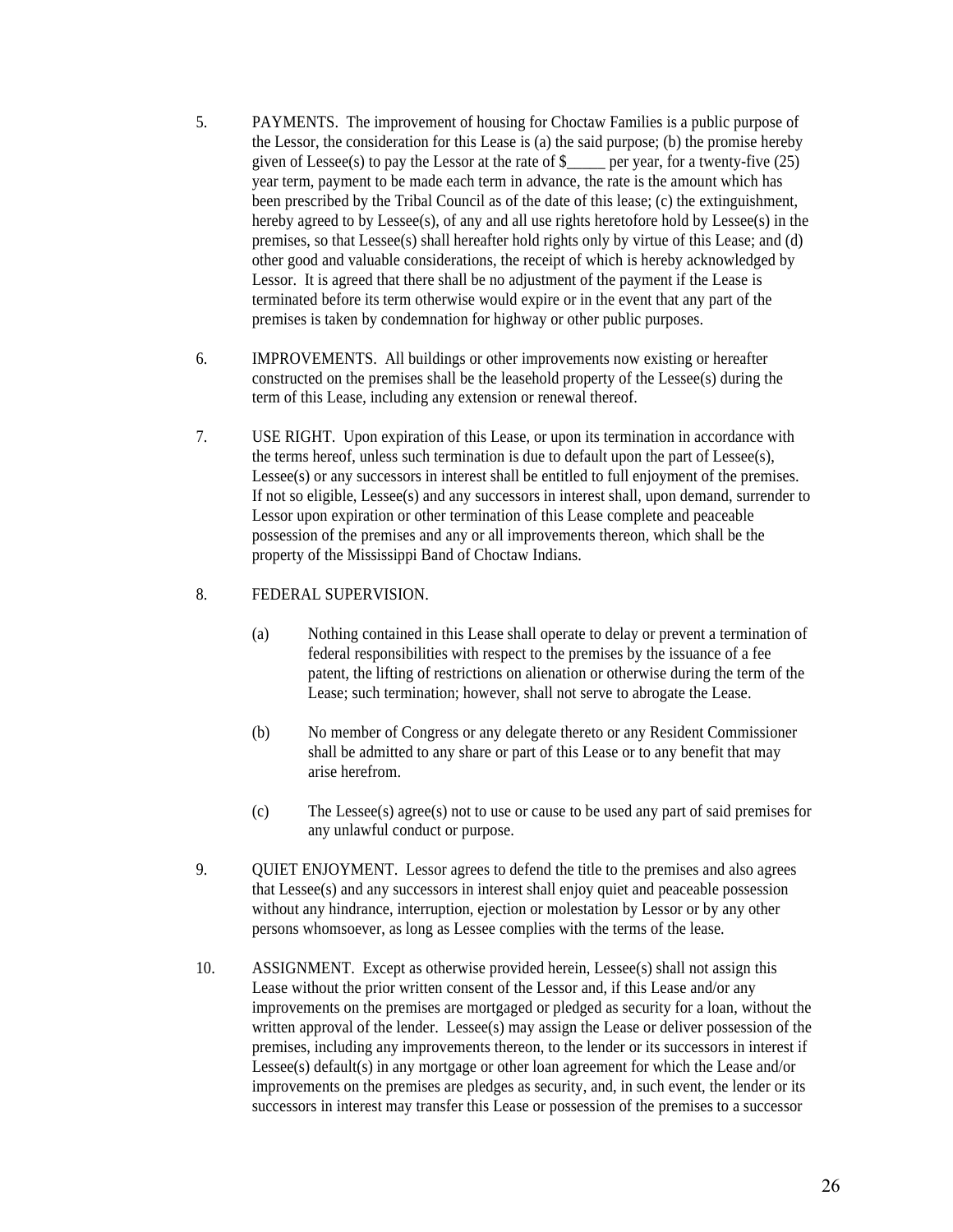Lessee. Nothing in the Lease shall prevent the Lessee(s) from executing and recording a mortgage, declaration of trust and/or other security instrument as may be necessary to obtain financing for the construction and/or improvement of a dwelling and related structures, or shall prevent the Department of Veterans Affairs or designee, as lender, from foreclosing or instituting other appropriate proceedings under law in the event of default on any mortgage or other loan agreement by the Lessee(s).

Notwithstanding the provisions contained above, the following additional requirements shall be applicable to a Lease which secures a loan made or held by VA:

- (a) Lessee(s) shall not sell or otherwise assign this Lease without the prior written consent of the Tribe of which the Lessee(s) is/are member(s), if the Lessor is not such Tribe.
- (b) In the event VA acquires the Lease by foreclosure or by the assignment of the Lease by Lessee(s) (for which the approval of the Tribe is not required), then:
	- (i) VA will notify the Tribe of the availability of the Lease for sale, the sales price and other terms of sale.
	- (ii) If a purchaser is found, the lease will be transferred by VA to the purchaser, with the written consent and approval of the Tribe.
	- (iii) If a purchaser cannot be found, VA shall be entitled to sublease the leased premises to anyone wishing to sublease the same. The term of the initial sublease period and any succeeding periods shall not exceed one year each. A purchaser approved by the Tribe must wait, where the leased premises are sublet, until the expiration of any current sublease before occupying the premises.
- 11. OPTION. In the event of default by the Lessee(s) on any mortgage or other loan agreement for which this Lease or any improvements on the premises are pledged as security, the Lessor shall have the right of first refusal to acquire the Lessee's interest in the premises (subject to all valid liens and encumbrances) upon (a) payment of all sums then in arrears; and (b) either payment of the balance of the loan or assumption of the mortgage. This right of first refusal may be exercised at any time within thirty (30) days after notice in writing from the VA of the Lessee's default, which notice shall be given before the VA invokes any other remedies provided under the mortgage or by law, and shall be exercised by notice in writing from the Lessor to the Lessee(s) and the VA provided, however, that the Lessee(s) shall havefifteen (15) days from the date of the latter notice to cure the default. The estate acquired by the Lessor through exercise of the said right of first refusal shall not merge with any other estate or title held by the Mississippi Band of Choctaw Indians as long as this Lease and/or any improvements on the premises, or any interest therein, are mortgaged or otherwise pledged as security for any loan, and the estate shall remain subordinate to any valid and subsisting mortgage or other security instrument.
- 12. EFFECTIVE DATE. This lease and all its terms and provisions shall be binding upon the heirs, successors, executors, administrators and assigns of the Lessee(s), and any successor in interest to the Lessor, and shall take effect on the \_\_\_\_\_ day of

 $\ldots$  20  $\ldots$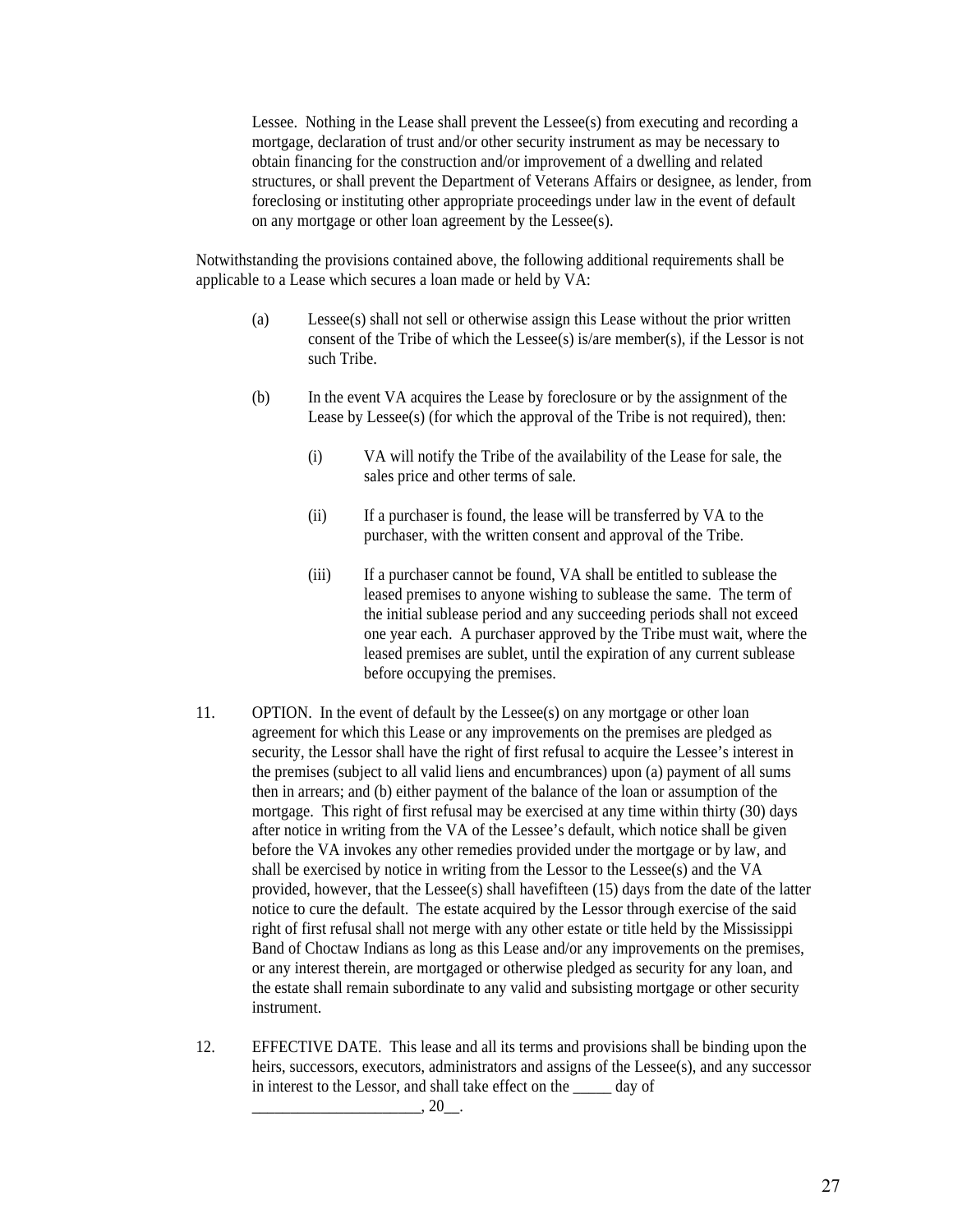| 13. | OBLIGATIONS TO THE UNITED STATES. It is understood and agreed that while the                    |
|-----|-------------------------------------------------------------------------------------------------|
|     | leased premises are in trust or restricted status, all of the Lessee(s)' obligations under this |
|     | Lease, and the obligation of his, her, or their sureties, are to the United States as well as   |
|     | the owner of the land.                                                                          |

|                           | Mississippi Band of Choctaw Indians<br>Lessor |  |
|---------------------------|-----------------------------------------------|--|
| ATTEST:                   |                                               |  |
|                           | (Authorized Official)                         |  |
| WITNESS:                  |                                               |  |
|                           | Lessee                                        |  |
| WITNESS:                  |                                               |  |
|                           | Lessee                                        |  |
| APPROVED:                 | DATE:                                         |  |
| Secretary of the Interior |                                               |  |

# **§17‐3‐18 Amendment**

Any amendments proposed to this Chapter shall be forwarded to the Department of Veterans Affairs prior to their consideration by the full Tribal Council in order to obtain concurrence from the Department as necessary.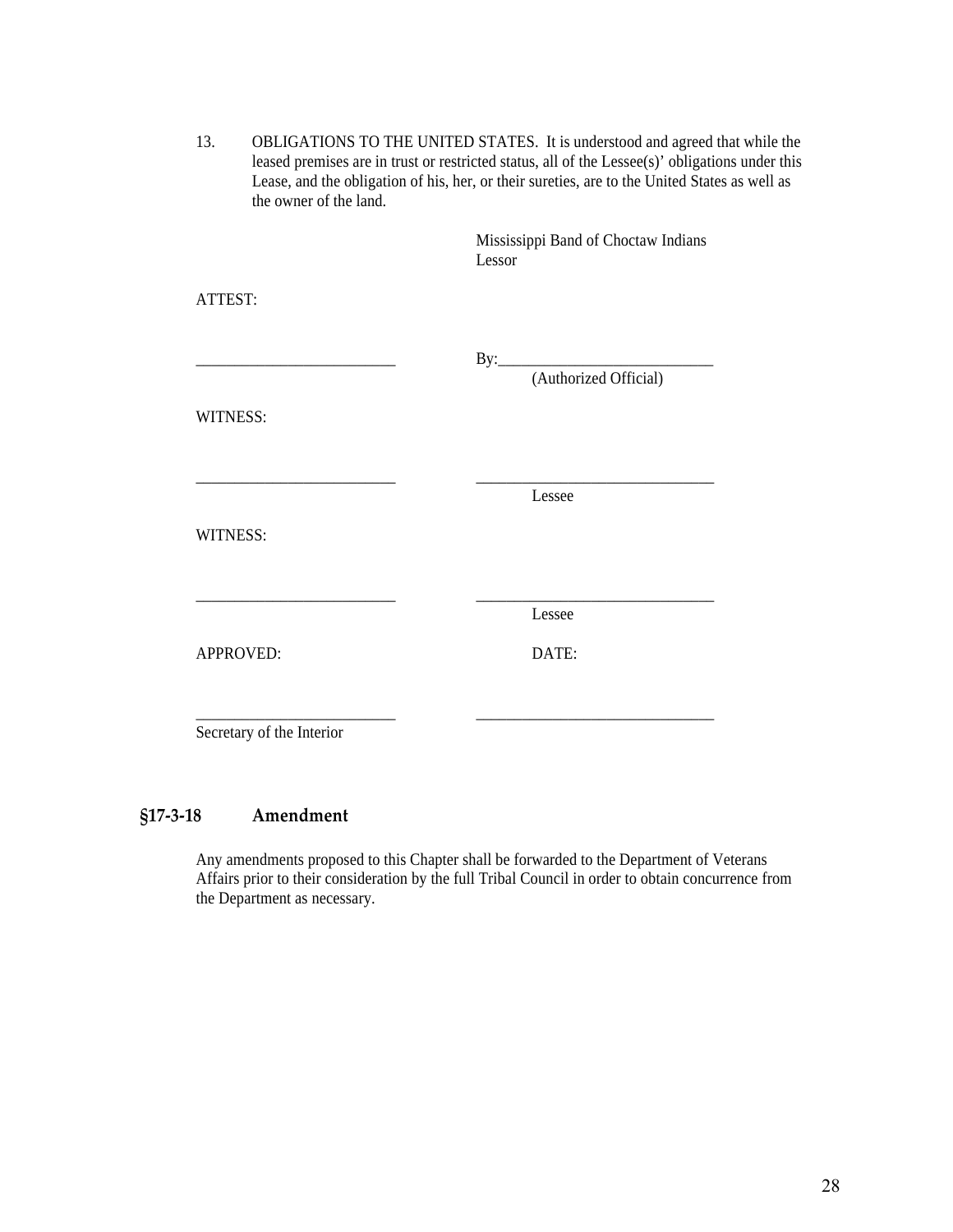# **CHAPTER 4. CHOCTAW BUILDING CODE**

# **§17-4-1 Purpose**

There exists a need to provide minimum standards to safeguard life and limb, health, property, and public welfare by regulating and controlling the design, construction, quality of materials, use and occupancy, location, and maintenance of all buildings and structures within the jurisdiction of the Mississippi Band of Choctaw Indians.

# **§17-4-2 Findings**

The Tribal Council, in adopting this Chapter, makes the following findings:

- (1) The Tribal Council has the inherent authority and responsibility to enact this Chapter to promote, protect and provide for public health, peace, morals, education and general welfare of the Mississippi Band of Choctaw Indians and its members.
- (2) The development and adoption of building codes that protect against inferior and dangerous construction and remodeling practices in regards to residential and nonresidential construction is in the best interests of both the Tribe and its membership.
- (3) The development of a consolidated and consistent building code will enhance the quality of residential and non-residential building on Tribal Lands.

# **§17-4-3 Applicability**

- (1) This Chapter shall apply to all persons who carry out or engage in work regulated by this Chapter on Tribal Lands.
- (2) For the purposes of this section, "persons" means natural persons, corporations, limited liability companies, partnerships, unincorporated associations, the Tribe (including its agencies, departments, and enterprises), and all other legal entities.

# **§17-4-4 Definitions**

- (1) "Building Official" means the individual charged with the administration and enforcement of this Chapter.
- (2) The "International Building Code" ("the IBC") is a model building code developed by the International Code Council ("the ICC"). Its use applies to all commercial and nonresidential building structures.
- (3) The "International Residential Code" ("the IRC") is a model building code developed by the ICC. Its use applies to single-family houses, two-family houses (duplexes) and townhouses not more than three stories above grade plane in height.
- (4) "Office of Construction Management" means the Tribe's Office of Construction Management.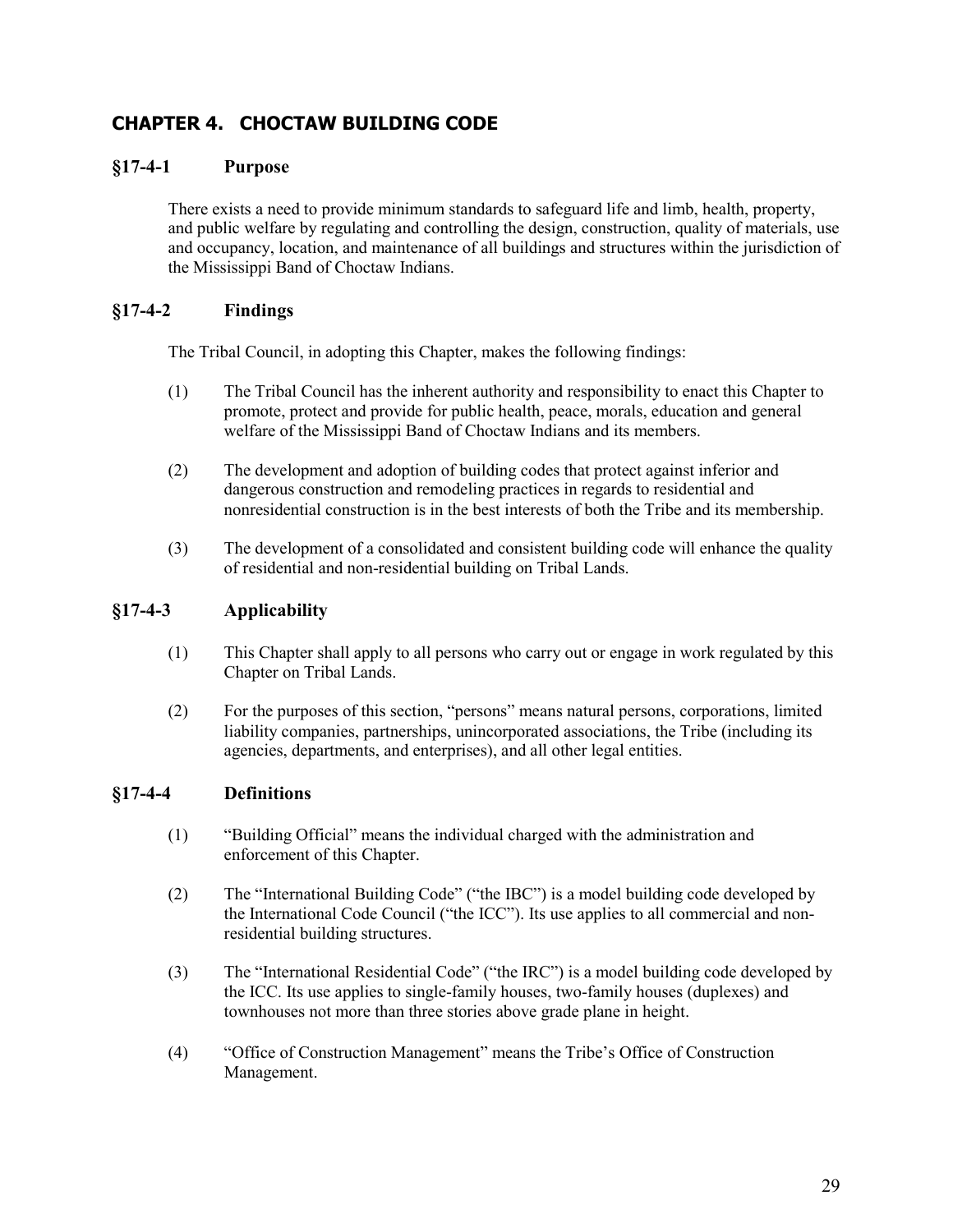- (5) "Tribe" means the Mississippi Band of Choctaw Indians, a federally-recognized Indian tribe.
- (6) "Tribal Chief" means the Tribal Chief of the Mississippi Band of Choctaw Indians.
- (7) "Tribal Council" means the governing body of the Mississippi Band of Choctaw Indians.
- (8) "Tribal Court" means the Tribal Court of the Mississippi Band of Choctaw Indians.
- (9) "Tribal Lands" means Mississippi Choctaw Reservation Trust Lands per § 1(a)(1) of Pub. L. 106-228, Act of June 29, 2000, 114 Stat. 462.

# **§17-4-5 Adoption of International Building and Residential Codes**

- (1) Except as otherwise provided in this Chapter, the Tribe hereby adopts and incorporates as tribal law as if fully set out herein the following:
	- (a) The International Building Code, 2012 edition, published by the International Code Conference, together with the following appendices thereto:
		- (i) Appendix H, Signs;
		- (ii) Appendix E (sections 101 through 107 only), Supplementary Accessibility Requirements; and
		- (iii) Appendix J, Grading.
	- (b) The International Residential Code, 2012 edition, published by the International Code Council, except Chapter 11 and Chapters 25 through 40, together with the following appendices thereto:
		- (i) Appendix E (sections 101 through 106 only), Manufactured Homes Used as Dwellings; and
		- (ii) Appendix J, Existing Buildings and Structures.
- (2) The IBC and the IRC together shall constitute the "Choctaw Building Code."

## **§17-4-6 General Provisions Related to Codes Incorporated by Reference**

- (1) For a code incorporated by reference into this Chapter, where "name of jurisdiction," "jurisdiction," or other similar phrase appears, insert instead "The Mississippi Band of Choctaw Indians."
- (2) For a code incorporated by reference into this Chapter, where "chief appointing authority," "appointing authority," or other similar phrase appears, insert instead "Tribal Chief."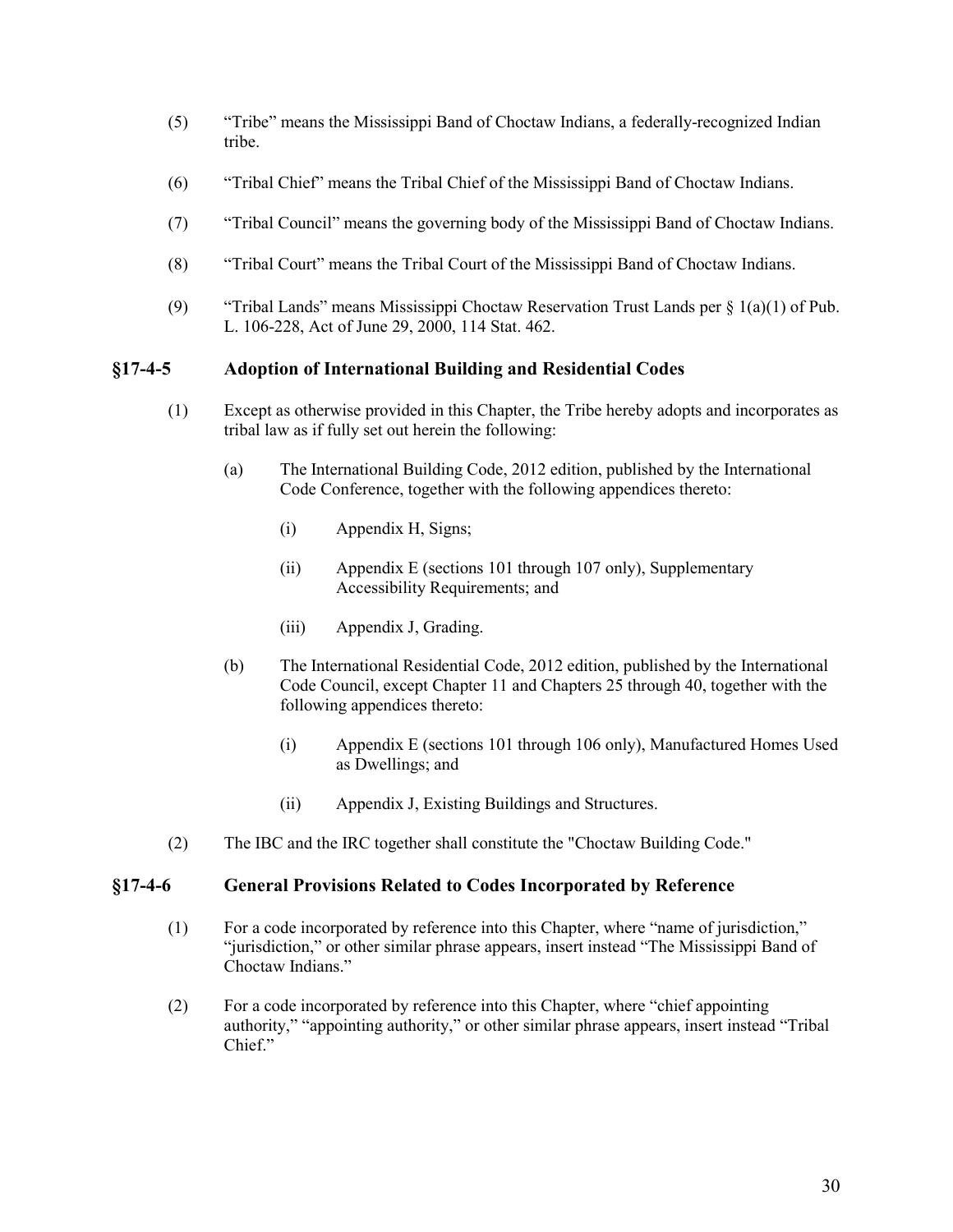- (3) For a code incorporated by reference into this Chapter, where "applicable governing authority," "governing body," or other similar phrase appears, insert instead "Tribal Council<sup>"</sup>
- (4) Whenever the term "guideline" is used in this Chapter or an incorporated code, it shall mean that the referenced parts of the incorporated code are to be used in a flexible manner and not as a set of strict requirements. It is the intent of the Tribal Council that where code provisions are designated as guidelines, that a person using them should not ignore them but give reasonable consideration to their provisions with the goal of accomplishing the intent of the guideline.
- (5) Where there is a conflict between this Chapter and any code adopted and incorporated herein by reference as part of the Choctaw Building Code, the provisions of this Chapter shall govern.

# **§17-4-7 Amendments to International Building Code**

- (1) IBC Section 102.2, Other Laws, is modified to read as follows: "The provisions of this code shall not be deemed to nullify any provisions of Tribal or federal law."
- (2) The IBC, as incorporated into this Chapter, is clarified as follows:
	- (a) Chapter 5, General Building Heights and Areas, shall be treated as a guideline, not a set of absolute requirements, unless otherwise required by federal law;
	- (b) Chapter 7, Fire and Smoke Protection Features, shall be treated as a guideline, not a set of absolute requirements, unless otherwise required by federal law;
	- (c) Chapter 8, Interior Finishes, shall be treated as a guideline, not a set of absolute requirements, unless otherwise required by federal law;
	- (d) Chapter 9, Fire Protection Systems, specifically the provisions related to sprinkler systems, shall only apply to buildings of 10,000 square feet or more. Section 907, Fire Alarm and Detection Systems, shall be modified as follows: "For buildings of less than 15,000 square feet, the provisions of Section 907 will not apply; for buildings over 15,000 square feet, the provisions of Section 907, as written, shall apply";
	- (e) Chapter 11, Accessibility, shall be used as a guideline, and not a set of absolute standards, unless otherwise required by federal law;
	- (f) Chapter 13, Energy Efficiency, shall be used as a guideline, and not a set of absolute standards, unless otherwise required by federal law;
	- (g) Chapter 16, Structural Design, shall be used as a guideline, and not a set of absolute standards, unless otherwise required by federal law;
	- (h) Chapter 17, Special Inspections and Tests, shall be treated as a guideline and not a set of absolute requirements;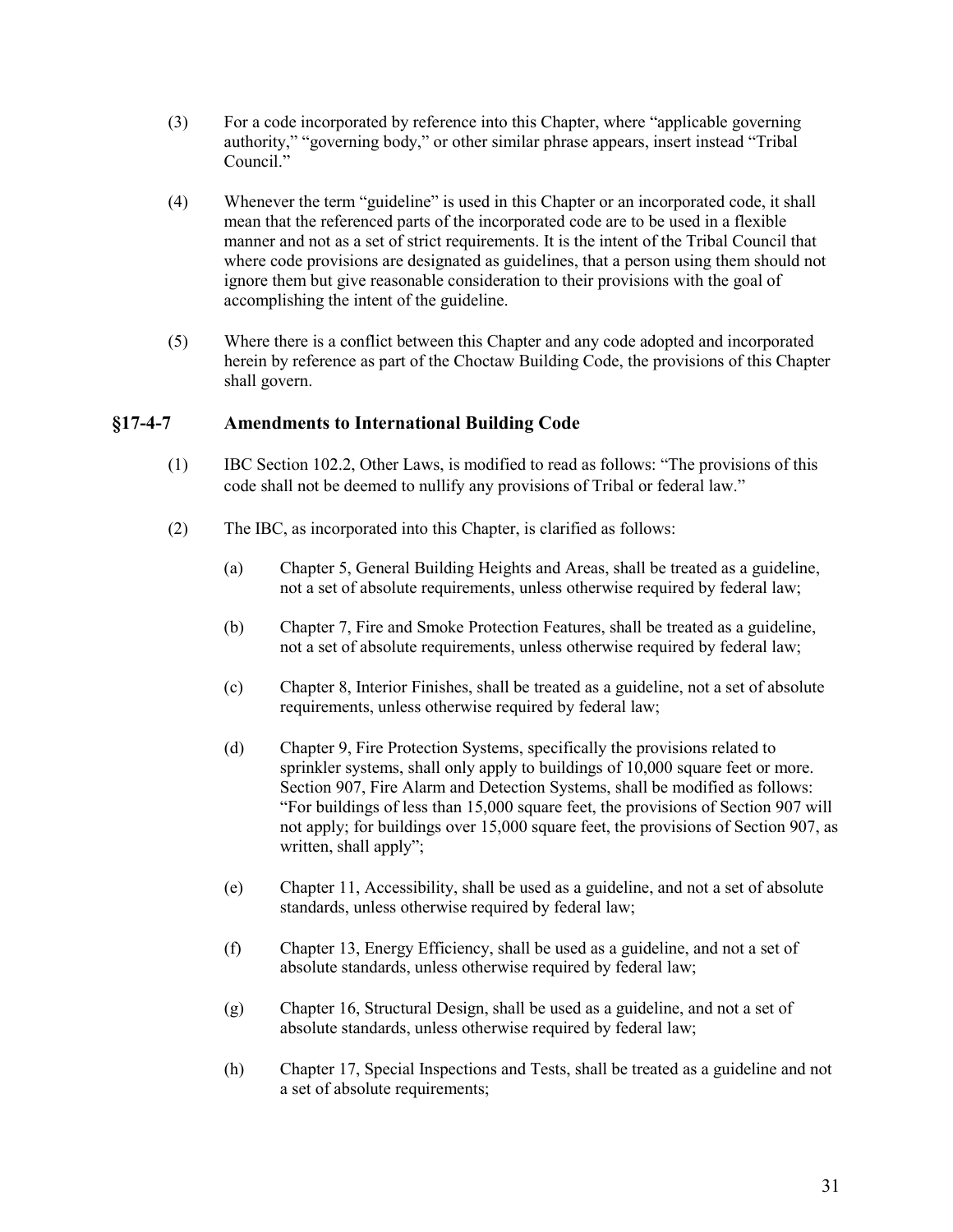- (i) Chapter 18, Soils and Foundations, shall be used as a guideline, a not as a set of absolute requirements, unless otherwise required by federal law; and
- (j) Chapter 34, Existing Buildings and Structures, shall be used as a guideline, and not as a set of absolute standards, unless otherwise required by federal law.

# **§17-4-8 Amendments to the International Residential Code**

- (1) IRC Section R102.2, Other Laws, is modified to read as follows: "The provisions of this code shall not be deemed to nullify any provisions of Tribal or federal law."'
- (2) IRC Section R103.2, Appointment, is modified to read as follows: "The building official shall be appointed by the Tribal Chief."
- (3) IRC Section R105.2, Work Exempt from Permit, is partially modified to read as follows:

#### **Building:**

- 1. One story detached accessory building used as a tool or storage shed, play house or similar use, provided that:
	- 1.1 the building is not used for sleeping purposes;
	- 1.2 only one such building is allowed on any parcel;
	- 1.3 the building's floor area does not exceed two hundred (200) square feet; and
	- 1.4 the building is separated from all other structures by not less than eight feet.
- (4) IRC Section R313.2, One- and Two-Family Dwellings Automatic Fire Systems, is modified to read as follows: "An automatic residential fire sprinkler system shall not be required in one- and two-family dwellings."
- (5) The provisions of the IRC related to wind design criteria shall be used as a guideline, and not as a set of absolute standards, unless otherwise required by federal law.

# **§17-4-9 Requirement that Contractor Be Licensed When Valuation Exceeds \$50,000**

- (1) Residential and nonresidential construction or improvement whose valuation exceeds fifty thousand dollars (\$50,000) shall be performed only by persons holding an active license issued by the Mississippi State Board of Contractors.
- (2) For the purposes of this section, "valuation" means the total value of the work to be performed, including, but not limited to: electrical, gas, mechanical, plumbing equipment and other permanent systems, materials, taxes, and labor.

# **§17-4-10 Violation and Civil Penalties**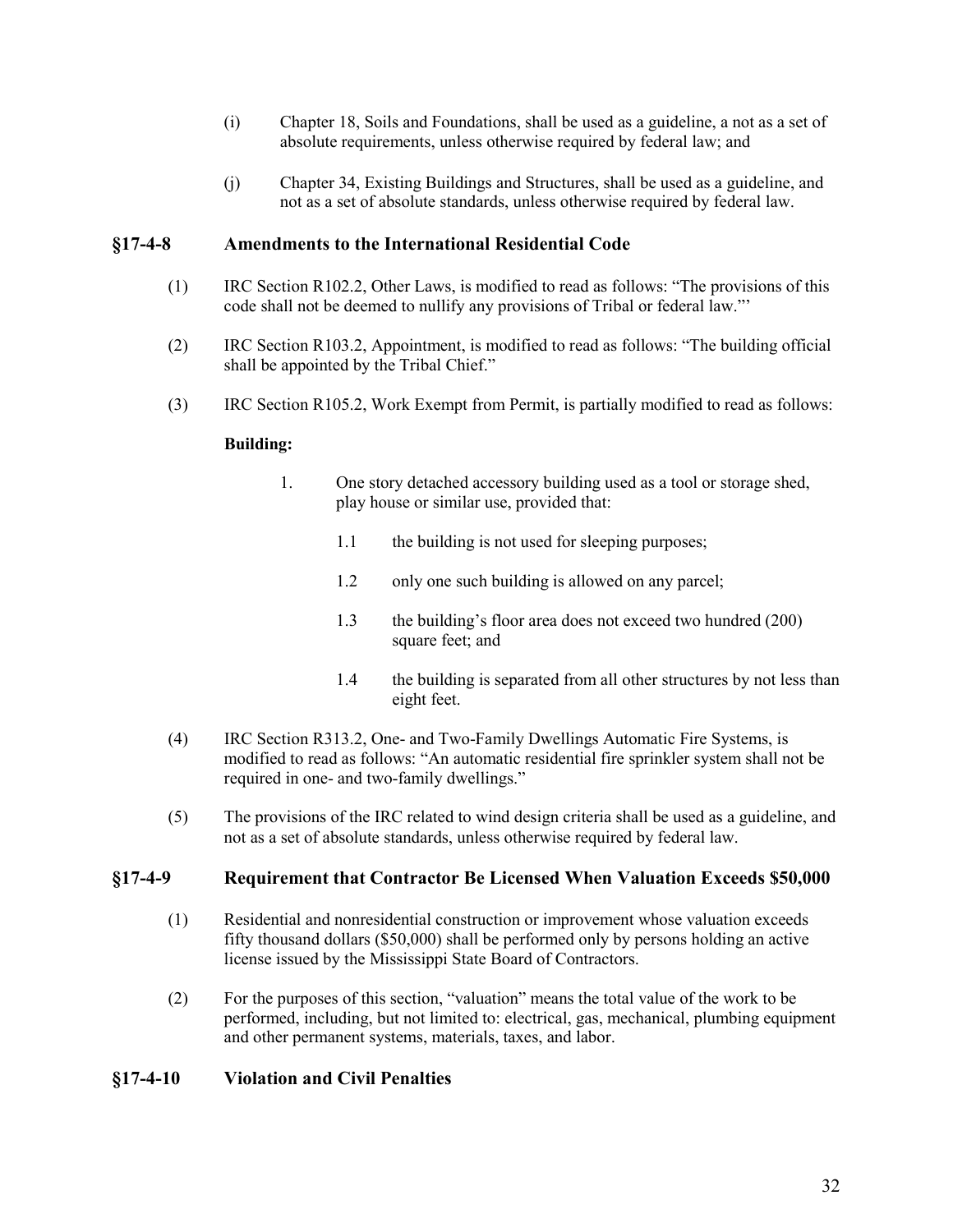- (1) The Tribe may impose reasonable penalties, not to exceed five thousand dollars (\$5,000.00) per day, for the violation of a stop work order or conditions of a notice of violation issued pursuant to this Chapter. The penalties shall be paid by the individual or entity actually violating the stop work order or conditions of a notice of violation, not by the individual or entity at whose request the work is being done, unless the requesting individual or entity knowingly requests that the action be taken in violation of a stop work order or notice of violation.
- (2) Any use or action which violates the provisions of this Chapter shall be subject to a court injunction prohibiting such violation.

# **§17-4-11 Administrative and Judicial Appeals**

All appeals arising from decisions issued by a code inspector or other authorized official of the Tribe acting under this Chapter shall be classified as either administrative appeals or judicial appeals. Administrative appeals shall be made as provided for in this Chapter. All administrative appeals must be exhausted before judicial appeals are sought by an Applicant.

# **§17-4-12 Administrative Appeal Process**

- (1) Any action of a code inspector with respect to this Chapter shall be reviewable exclusively by the Building Official. Such review may be obtained by the submission of a written complaint to the Building Official no more than thirty (30) days after the action complained of. Such complaint shall describe the action complained of in sufficient factual detail to permit the Building Official to make a final decision based upon its content, and shall include in short and concise terms the reasons the code inspector's actions are challenged. The Building Official may, in his or her sole discretion, decide the complaint on the basis of the written submission submitted by the complainant. The Building Official shall issue a written decision on such complaint not more than fortyfive (45) days after the written complaint is received by the Building Official.
- (2) Final decisions issued by the Building Official shall be considered as an exhaustion of administrative remedies. Any further appeals will be to the Tribal Court and shall be classified as judicial appeals.

# **§17-4-13 Judicial Appeal Process**

- (1) Appeals of administrative decisions issued by the Building Official must be filed within 14 calendar days from the date the written decision was mailed, hand-delivered, or otherwise served on the Applicant.
- (2) An application for appeal shall be based on a claim that the true intent of this Chapter or implemented regulations have been incorrectly interpreted, the provisions of this Chapter or implemented regulations do not fully apply, or an equally good or better form of construction is proposed. The Tribal Court shall have no authority to waive the requirements of this Chapter.

# **§17-4-14 Severability**